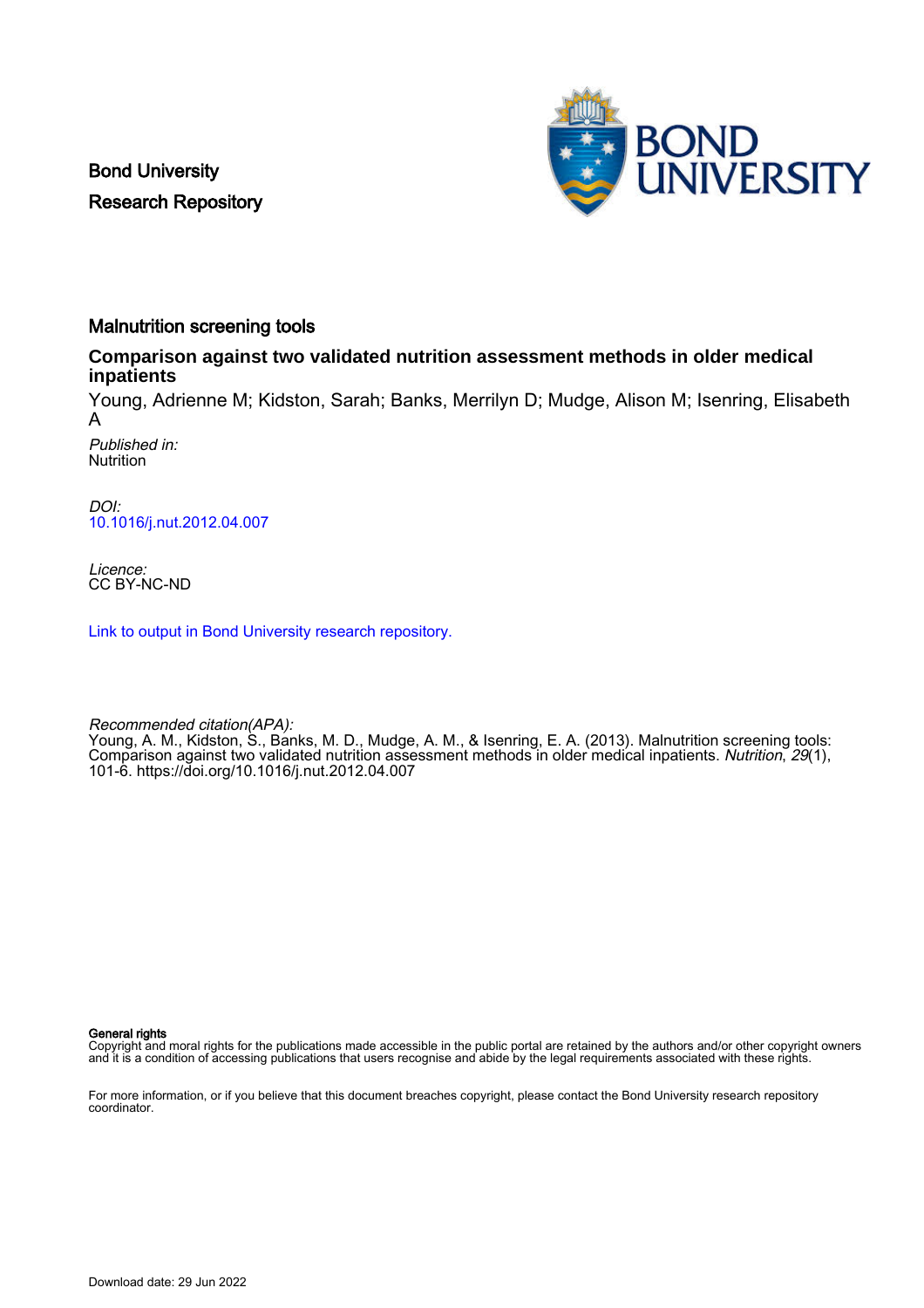- 1 **TITLE:** Malnutrition screening tools: comparison against two validated nutrition assessment
- 2 methods in older medical inpatients
- 3 **RUNNING HEAD:** Malnutrition screening tools in older inpatients
- 4

## 5 **AUTHORS:**

- 6 Adrienne M Young<sup>1, 2</sup>, Bachelor of Health Science (Hons)
- 7 Sarah Kidston<sup>2</sup>
- 8 Merrilyn D Banks<sup>1,2</sup>, PhD
- 9 Alison M Mudge<sup>1,3</sup>, PhD
- 10 Elisabeth A Isenring<sup>2,3,4</sup>, PhD
- <sup>1</sup> Royal Brisbane and Women's Hospital, <sup>2</sup>Queensland University of Technology, <sup>3</sup>University
- 12 of Queensland, <sup>4</sup> Princess Alexandra Hospital.
- 13
- 14 AY contributed to methods, undertook data collection, analysis and interpretation and drafted
- 15 the manuscript.
- 16 SK undertook initial literature review, data analysis and interpretation, and drafted results
- 17 section of the manuscript.
- 18 MB, AM and EI conceived and designed the study and contributed to data interpretation and
- 19 critical review of the manuscript.
- 20 All authors read and approved the final manuscript.

## 21

# 22 **WORD COUNT:**

- 23 4175 words (manuscript); 1065 words (tables)
- 24 Number of figures: 0; number of tables: 6
- 25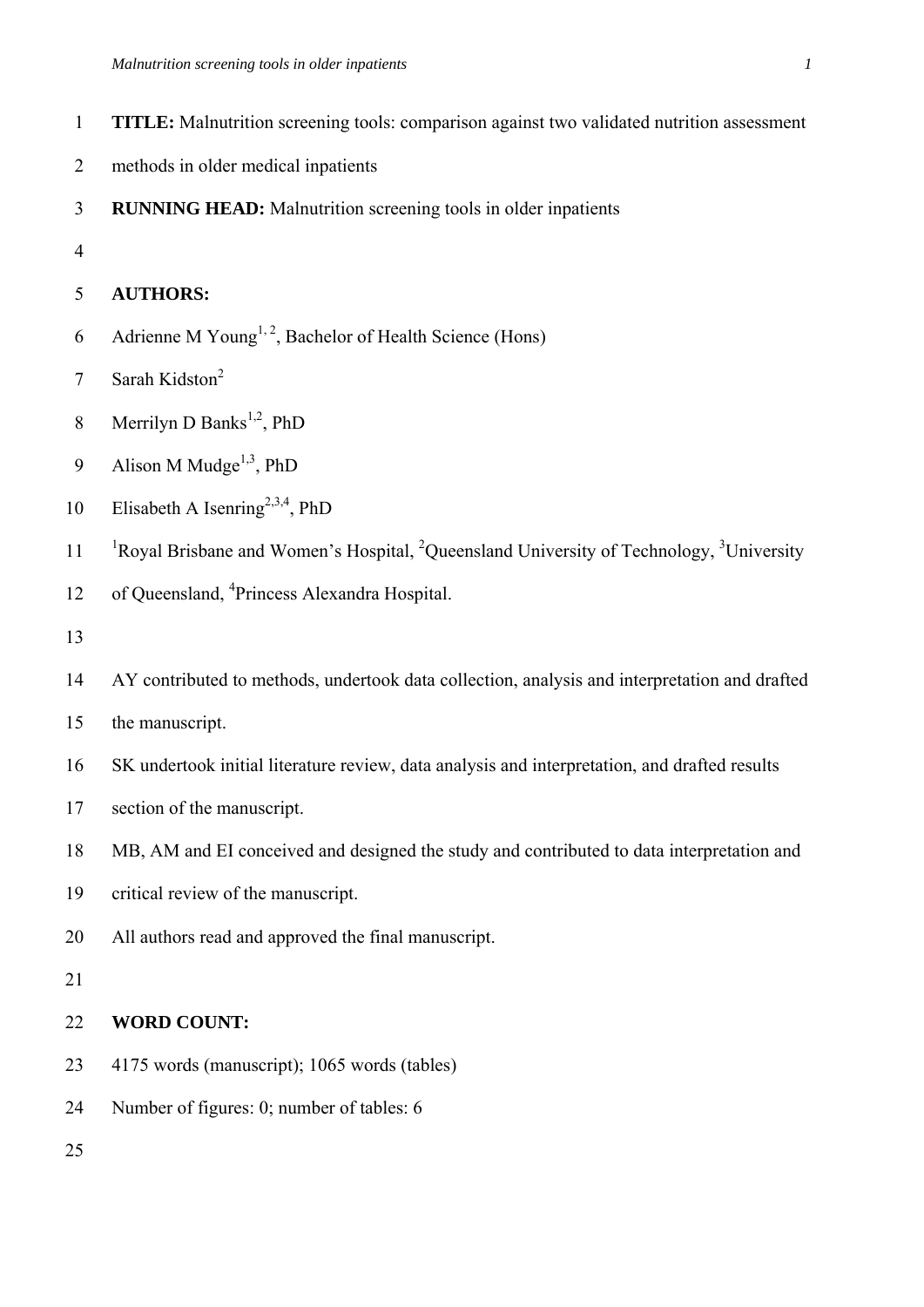# 26 **MAILING ADDRESS FOR CORRESPONDING AUTHOR:**

- 27 Ms Adrienne Young
- 28 Department of Nutrition and Dietetics
- $29 \text{ }$   $2^{\text{rd}}$  floor, James Mayne Building
- 30 Royal Brisbane and Women's Hospital
- 31 Herston, Qld 4029, Australia
- 32 +61 7 36367997
- 33 +61 7 36361874
- 34 Adrienne\_Young@health.qld.gov.au
- 35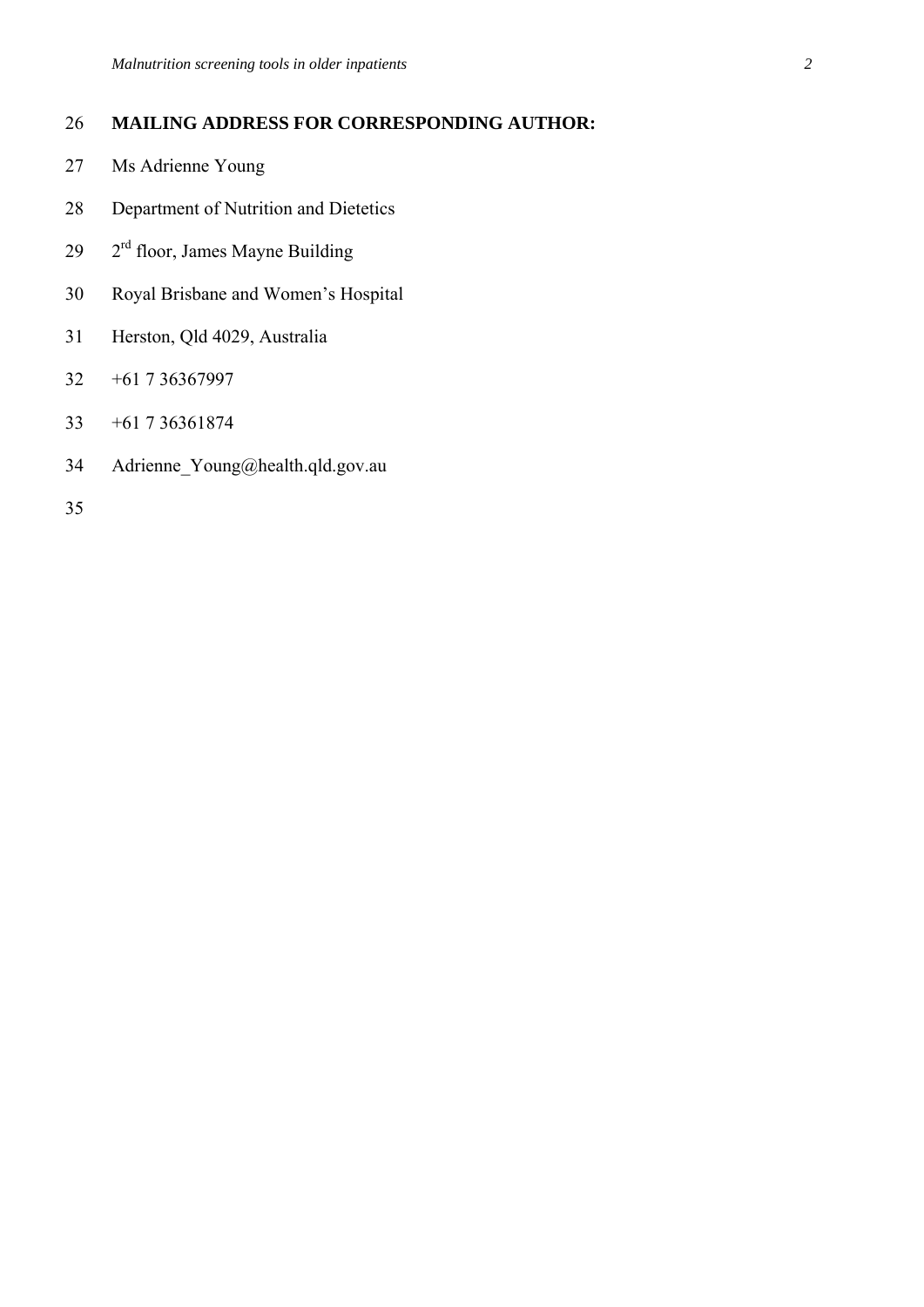#### 36 **Abstract**

37 Objective: While several validated nutrition screening tools have been developed to "triage" 38 inpatients for malnutrition diagnosis and intervention, there continues to be debate in the 39 literature as to which tool/s clinicians should use in practice. This study compares the 40 accuracy of seven validated screening tools in older medical inpatients against two validated 41 nutrition assessment methods.

42 Research methods and procedures: Prospective cohort study of medical inpatients aged  $\geq 65$ 

43 years. Malnutrition screening was conducted using seven tools recommended in evidence-

44 based guidelines. Nutritional status was assessed by Accredited Practicing Dietitian using

45 Subjective Global Assessment (SGA) and Mini-Nutritional Assessment (MNA). Energy

46 intake was observed on a single day during first week of hospitalisation.

47 Results: In this sample of 134 participants (80±8 years, 50% female), there was fair

48 agreement between SGA and MNA  $(\kappa=0.53)$ , with MNA identifying more "at risk" patients

49 and SGA better identifying existing malnutrition. Most tools were accurate in identifying

50 patients with malnutrition determined by SGA, particularly Malnutrition Screening Tool and

51 Nutritional Risk Screening 2002. MNA Short Form was most accurate at identifying nutrition

52 risk according to MNA. No tool accurately predicted patients with inadequate energy intake 53 in hospital.

54 Conclusion: As all tools generally performed well, clinicians should consider choosing a 55 screening tool which best aligns with their chosen nutrition assessment and is easiest to 56 implement in practice. This study confirms the importance of re-screening and monitoring 57 food intake to allow early identification and prevention of nutritional decline in patients with 58 poor intake during hospitalisation.

59 **Keywords:** undernutrition, diagnosis, triage, hospitalization; aged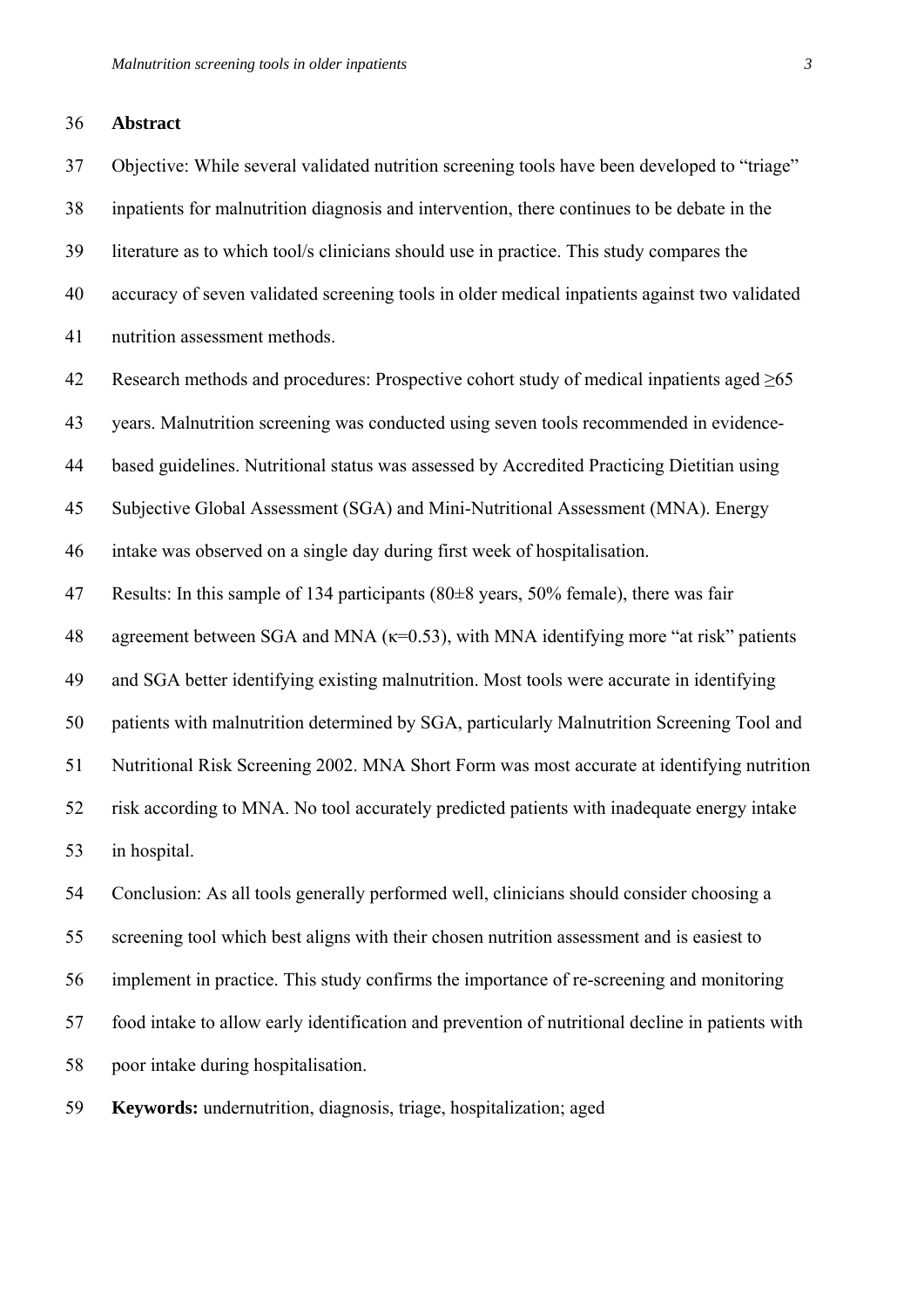#### 60 **INTRODUCTION**

61 Despite the high prevalence and negative health consequences, protein-energy malnutrition in 62 elderly hospital patients continues to be under-recognised and under-treated [1-2]. 63 Malnutrition screening is recommended as the first step in nutrition care to allow early 64 identification and treatment malnutrition [2-4]. A screening tool needs to be quick, simple 65 and accurately identify patients with possible malnutrition to allow efficient targeting of 66 resources for nutrition assessment [5,**6**]. Ideally, such a tool would identify all malnourished 67 patients for assessment (high sensitivity), with a positive screen identifying no well nourished 68 patients (high positive predictive value) [7]. 69 70 A range of validated screening tools have been recommended for use in elderly and/or 71 hospital populations (Table 1). Malnutrition Screening Tool (MST [8]) is the most common 72 screening tool used in Australian hospitals [9], while Nutrition Risk Screening (NRS 2002

73 [10]) tool has been successfully implemented throughout Europe [11]. Mini-Nutritional

74 Assessment Short Form (MNA-SF [12]) is recommended for screening elderly people across

75 settings [4]. Simplified Nutritional Appetite Questionnaire (SNAQ [13]) and Rapid Screen 76 [14] were developed in community-dwelling populations, but have not yet been validated in 77 the hospital setting. There are distinct similarities between tools with most including recent 78 change in weight and food intake, with some accounting for body mass index (BMI) and 79 acute disease (Table 1).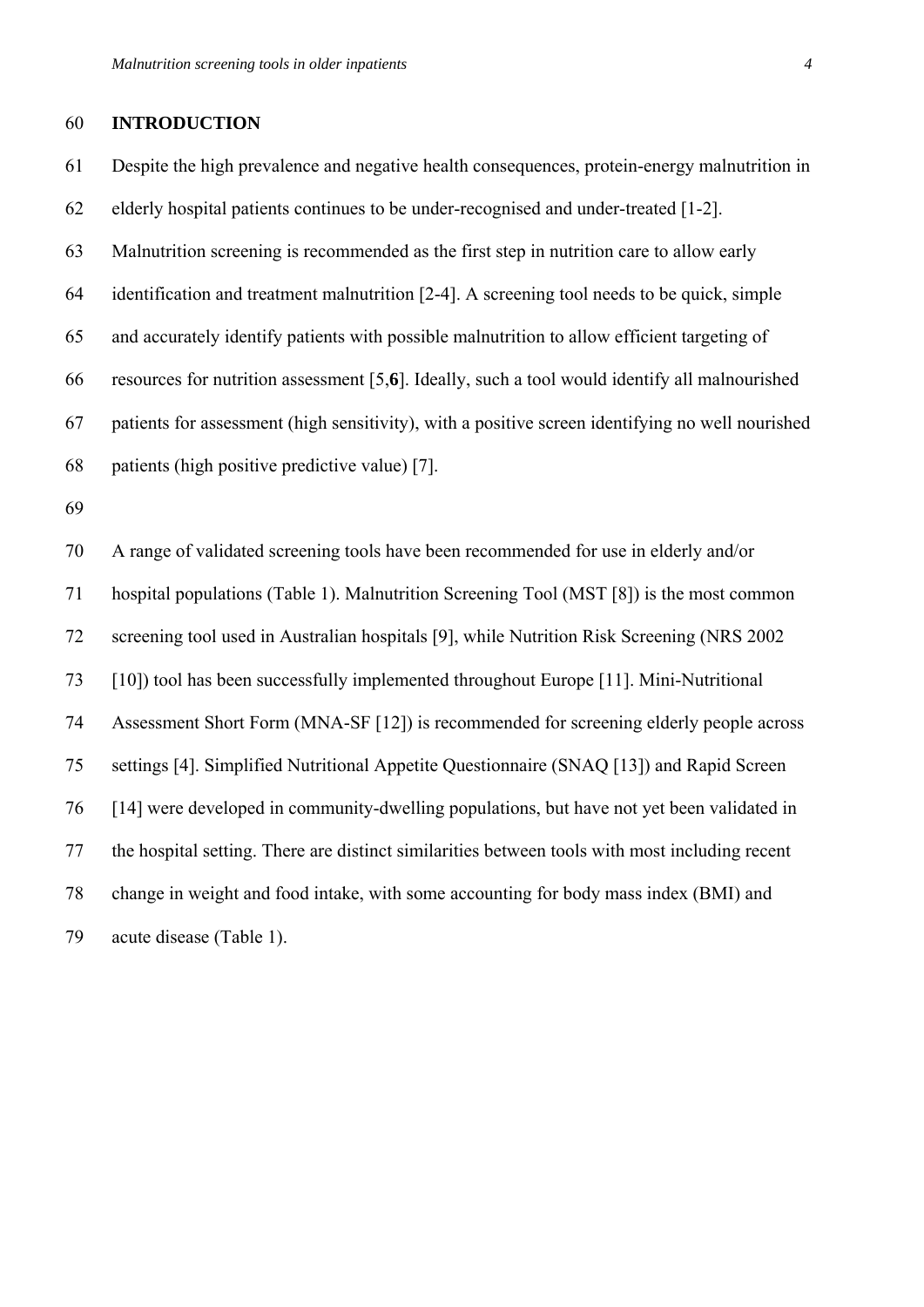80 A major limitation in validating malnutrition screening tools is the absence of a single 81 objective measure or "gold standard" for diagnosing malnutrition [27]. Subjective Global 82 Assessment (SGA [25]) and Mini-Nutritional Assessment (MNA [26]) are both widely-used 83 validated nutrition assessments which use a range of parameters to make a nutritional 84 diagnosis and initiate treatment, have been recommended as outcomes in clinical trials [28] 85 and predict health outcomes in elderly hospital patients [29-30]. There is a key difference 86 between nutrition assessment and nutrition screening [31]: SGA and MNA are 87 comprehensive nutrition *assessments* used by trained professionals (e.g. dietitians, 88 physicians, trained nurses or research assistants) to diagnose malnutrition and initiate 89 nutrition intervention. In contrast, nutrition *screening* tools (such as those in Table 1) are 90 intended as a quick and easy method for identifying possible malnutrition and to "triage" 91 patients for comprehensive nutrition assessment and intervention. While SGA and MNA are 92 both recommended for use in diagnosing malnutrition in the elderly [2], there are substantial 93 differences between the parameters of these assessments, meaning that different "at risk" 94 groups may be identified [21,32]. While previous research has compared existing nutrition 95 screening tools, no study has concurrently investigated the validity of these tools against both

96 SGA and MNA.

97

98 Studies have shown that nutritional status declines during hospitalisation [33] and that 99 nutritional intake is suboptimal [1,34-35]. In elderly hospital patients, it has become clear that 100 malnutrition on admission does not necessarily predict poor nutritional intake during 101 hospitalisation [1]. In fact, many well-nourished inpatients eat poorly, presenting a second 102 group of patients who should be identified early in their hospital admission to prevent 103 malnutrition. This highlights the importance of screening and re-screening elderly patients to 104 not only pick up existing malnutrition, but also those at risk of poor intake during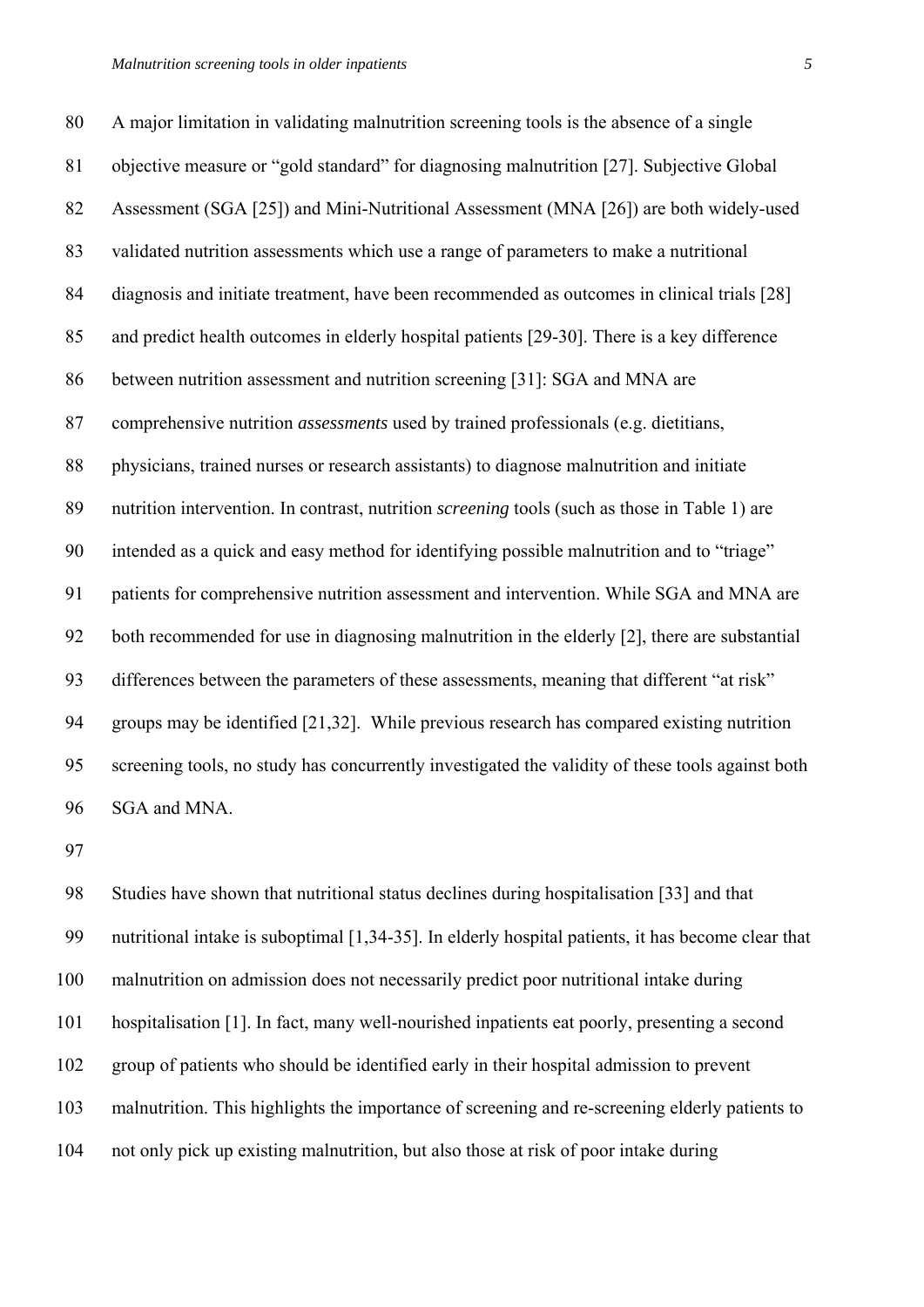- 105 hospitalisation. While malnutrition screening tools are now commonly used to identify
- 106 existing malnutrition [9,11], there are no screening tools to proactively identify patients at
- 107 risk of poor nutritional intake during hospitalisation.
- 108
- 109 This study aims to a) compare the assessment of malnutrition using SGA and MNA in elderly
- 110 medical inpatients, b) compare the accuracy of seven nutrition screening tools in identifying
- 111 patients with malnutrition as assessed by SGA and MNA and c) compare the predictive
- 112 accuracy of screening tools to identify patients with poor energy intake during the first week
- 113 of hospitalisation.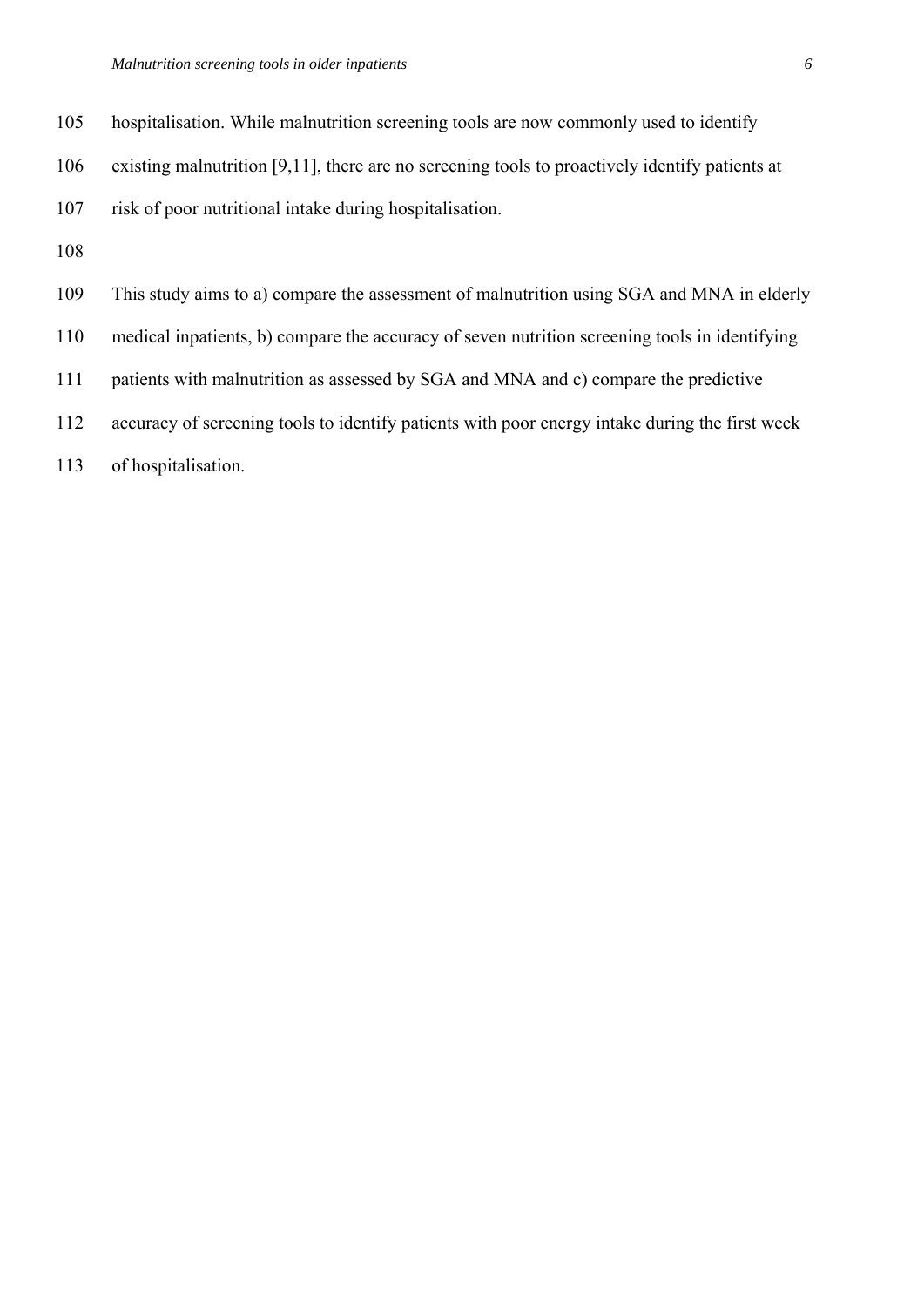#### 114 **MATERIALS AND METHODS**

115 This was a prospective cohort study conducted in medical wards of the Royal Brisbane and 116 Women's Hospital, a large metropolitan public teaching hospital in Brisbane, Australia, and 117 was part of a larger observational study of nutritional intake in older medical patients [1]. The 118 study was approved by the hospital human research ethics committee.

119

120 Consecutive patients aged 65 years or older with a hospital stay of more than two days were

121 recruited between November 2007 and March 2008. Between day 3 and day 7 of admission, a

122 single trained dietitian (AY) screened each patient with MST, MNA-SF, Malnutrition

123 Universal Screening Tool (MUST), NRS 2002, Short Nutritional Assessment Questionnaire

124 (SNAQ©), Simplified Nutritional Appetite Questionnaire (SNAQ) and Rapid Screen

125 (presented in Table 1). We draw the reader's attention to the differences between the two

126 "SNAQ" tools in Table 1. These screening tools were selected as they are recommended for

127 use in evidence-based practice guidelines [2,3]. Each tool was performed separately and as

128 per authors' instructions. The same dietitian assessed each participant using SGA [25] and

129 MNA [26]. Nutrition screening and assessment data was available for all participants, with

130 the exception of SNAQ (missing data for 2 participants).

131

132 Dietary intake was measured at breakfast, lunch and dinner on the same day of nutrition 133 screening and assessment. Plate waste of each meal component (e.g. soup, meat, vegetables) 134 was visually estimated, which correlates closely to weighed methods [36]. Mid-meal intake, 135 including snacks and/or nutrition supplements (ordered for 20% of participants as per existing 136 nutrition support protocol) was estimated by observation and/or patient recall. It has 137 previously been shown that food intake on a single day during hospitalisation closely 138 correlates with intake over two or three days [1,37]. Energy intake was determined using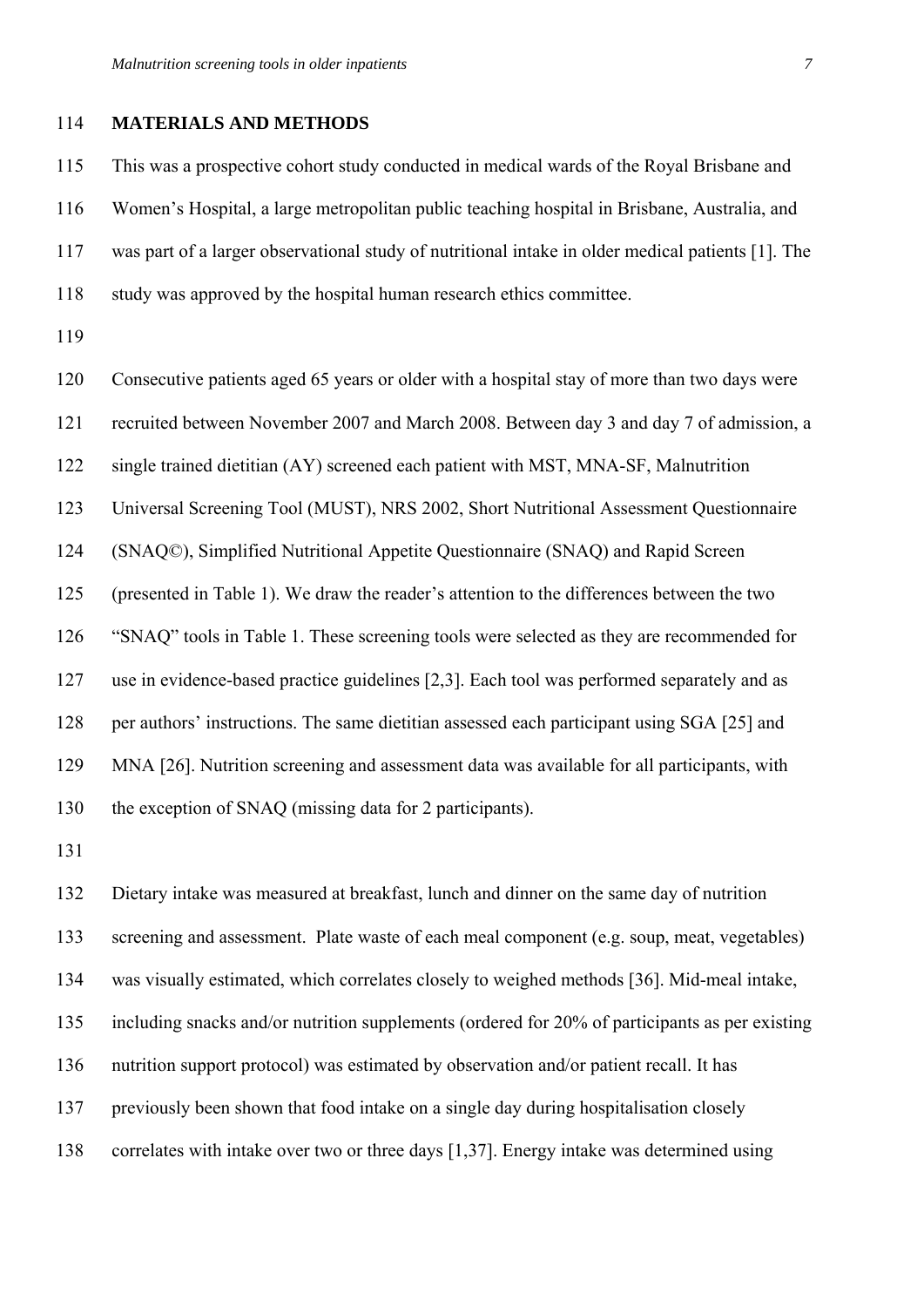139 known food composition data of each meal component and analysis of standardised recipes in

140 FoodWorks Professional software (version 3.02, Xyris, Brisbane Australia 2004). Resting

141 energy expenditure (REE) was calculated as 18.4 kcal/kg bodyweight/day for patients with

142 BMI >21kg/m<sup>2</sup> and 21.4 kcal/kg/day for those with BMI<21 kg/m<sup>2</sup> [38].

143

144 Nutrition assessments were categorised as "well nourished" (SGA A; MNA score  $\geq$ 24) or 145 "malnourished or at risk of malnutrition" (SGA B or C; MNA score <24). Scores for each 146 screening tool were also categorised into "no/ low risk" or "at risk" of malnutrition, using 147 recommended cut-points (Table 1). Inadequate energy intake was defined as measured energy 148 intake less than REE.

149

150 Participant characteristics were summarised using mean and standard deviation (SD) for continuous 151 variables, or categorised according to validated cut-offs and clinical meaning. To compare the 152 performance of the two nutrition assessments (SGA and MNA), kappa statistics were calculated and 153 interpreted using criteria by Shrout [39]. To compare the accuracy of each screening tool to detect 154 malnutrition as diagnosed using each nutrition assessment, sensitivity, specificity, positive 155 predictive value (PPV) and negative predictive value (NPV) were calculated. Sensitivity is defined 156 as the proportion of malnourished correctly identified as such, whereas specificity is the proportion 157 of well-nourished who are correctly identified as well-nourished. PPV is the proportion of patients 158 with a positive screen who are malnourished. Conversely, NPV is the proportion of patients with a 159 negative screen who are well-nourished. These were calculated for the three outcomes of interest: 160 (1) malnutrition assessed using SGA; (2) malnutrition assessed using MNA; and (3) inadequate 161 energy intake. In further analysis, raw scores for each tool (except Rapid Screen which produces 162 dichotomous data) were used to construct receiver operating characteristic (ROC) curves where the 163 sensitivity was plotted against the false positive rate (1 – specificity) for each outcome of interest.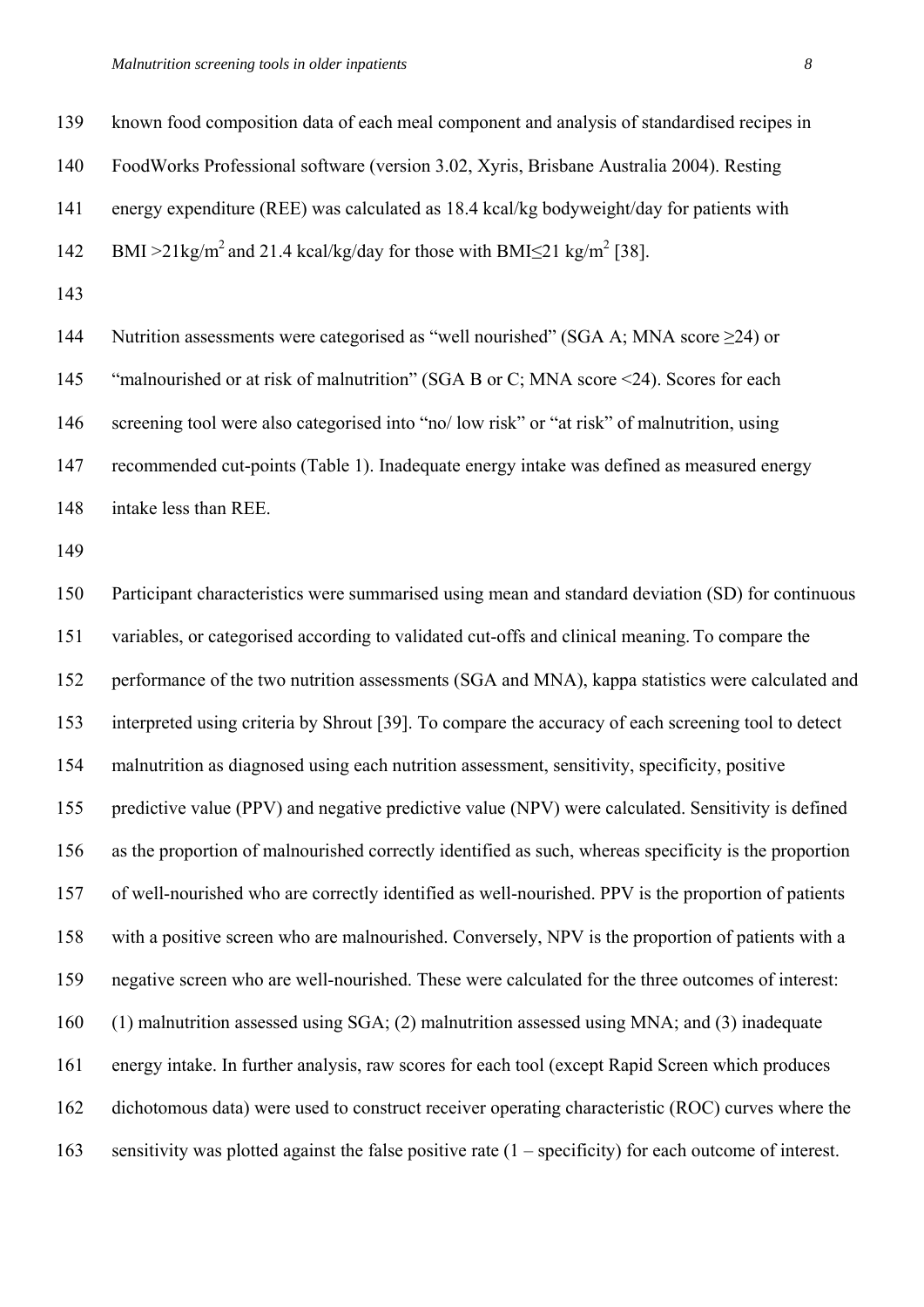- 164 Area under the curve (AUC) values for each ROC curve were interpreted as follows: acceptable
- 165 (0.70–0.80), excellent (0.80–0.90), outstanding (>0.90) [40]. ROC analysis was also used to explore
- 166 instrument cut-points.

167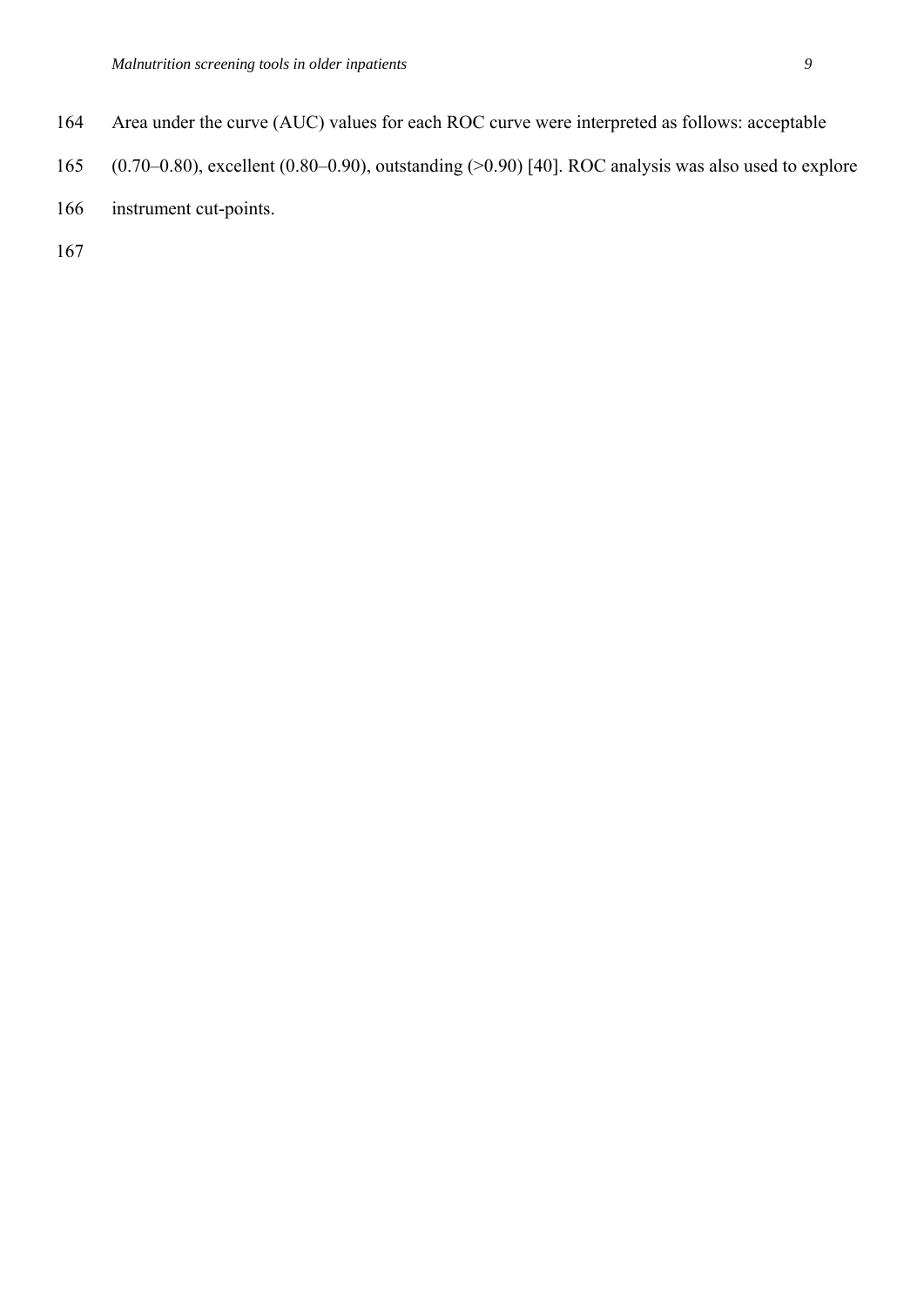#### 168 **RESULTS**

#### 169 **Participants and nutrition assessments**

- 170 Over the 16 week study period, 134 patients (mean age 80 years (SD 8), 50% female, mean
- 171 weight 70 kg (SD 17), mean BMI 26 kg/m<sup>2</sup> (SD 6).and median length of stay 8 days (IQR 8))
- 172 consented to participate in the study (38% consent rate). One participant was excluded due to
- 173 incomplete data. Participant characteristics are shown in Table 2. Non-participants had
- 174 similar demographic characteristics and length of stay, but were more likely to be discharged
- 175 to residential aged care (24% vs 13%).
- 176
- 177 There was fair agreement between SGA and MNA (κ=0.53, 95% CI 0.40-0.66; Table 3).
- 178 More participants were assessed as "at risk" or "malnourished" using MNA (68%) than with

179 SGA (47% malnutrition).

180

# 181 **Malnutrition as determined by Subjective Global Assessment**

182 The performance of each screening tool to identify malnutrition determined by SGA (rating 183 of B or C) is summarised in Table 4. MST, NRS 2002, MUST and SNAQ© all had high 184 sensitivity and PPV, with MST and NRS-2002 achieving slightly better NPV. While MNA-185 SF and SNAQ were highly sensitive, they had a lower specificity and PPV, meaning more 186 well-nourished patients would be identified for assessment. Conversely, Rapid Screen was 187 highly specific but had a very low sensitivity (29%), indicating that many malnourished 188 patients may be missed using this tool.

189

190 All tools (excluding Rapid Screen) showed excellent to outstanding discrimination between

191 those who were and those who were not malnourished using AUC analysis. The cut-off point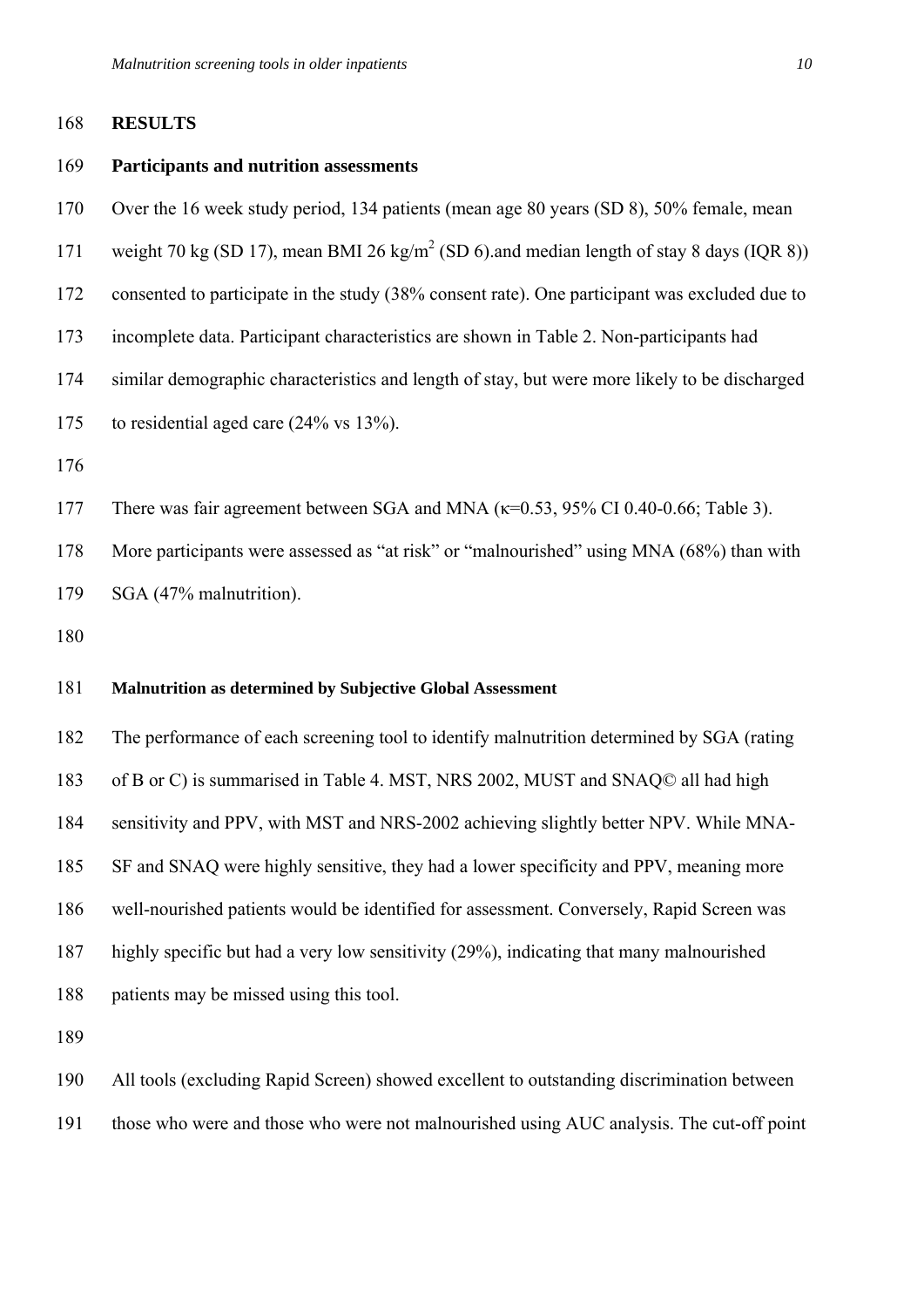| 192 | for MNA-SF with the highest accuracy in this sample was $\leq$ 8 (compared with the published |
|-----|-----------------------------------------------------------------------------------------------|
| 193 | cut-off of $\leq$ 11), with sensitivity and specificity of 89%.                               |
| 194 |                                                                                               |

# 195 **Malnutrition risk as determined by Mini-Nutritional Assessment**

196 When malnutrition was determined using MNA (score of <24), MNA-SF was most sensitive,

197 with a good PPV (Table 5). All other tools tested were highly specific but were less sensitive.

198 In particular, Rapid Screen had very low sensitivity in this sample (20%).

199

200 Using AUC analysis, MNA-SF was outstanding at discriminating between those who were

201 and those who were not at risk of malnutrition with MNA. All other tools showed excellent

202 discrimination, with ROC curves demonstrating that using lower cut-points for MST, NRS-

203 2002 and SNAQ© and higher cut-point for SNAQ may increase the sensitivity of these tools

204 to identify malnutrition risk determined by MNA.

205

### 206 **Inadequate energy intake**

207 The majority of participants (59%) had inadequate energy intake to meet estimated REE. All 208 screening tools had low sensitivity and specificity for predicting patients with inadequate energy 209 intake on a single day during their first week of hospitalisation (see Table 6). AUC analysis shows 210 that no screening tool adequately discriminated between those who had adequate versus inadequate 211 energy intake. SNAQ obtained the highest level of discrimination (0.66), but did not reach an 212 acceptable level.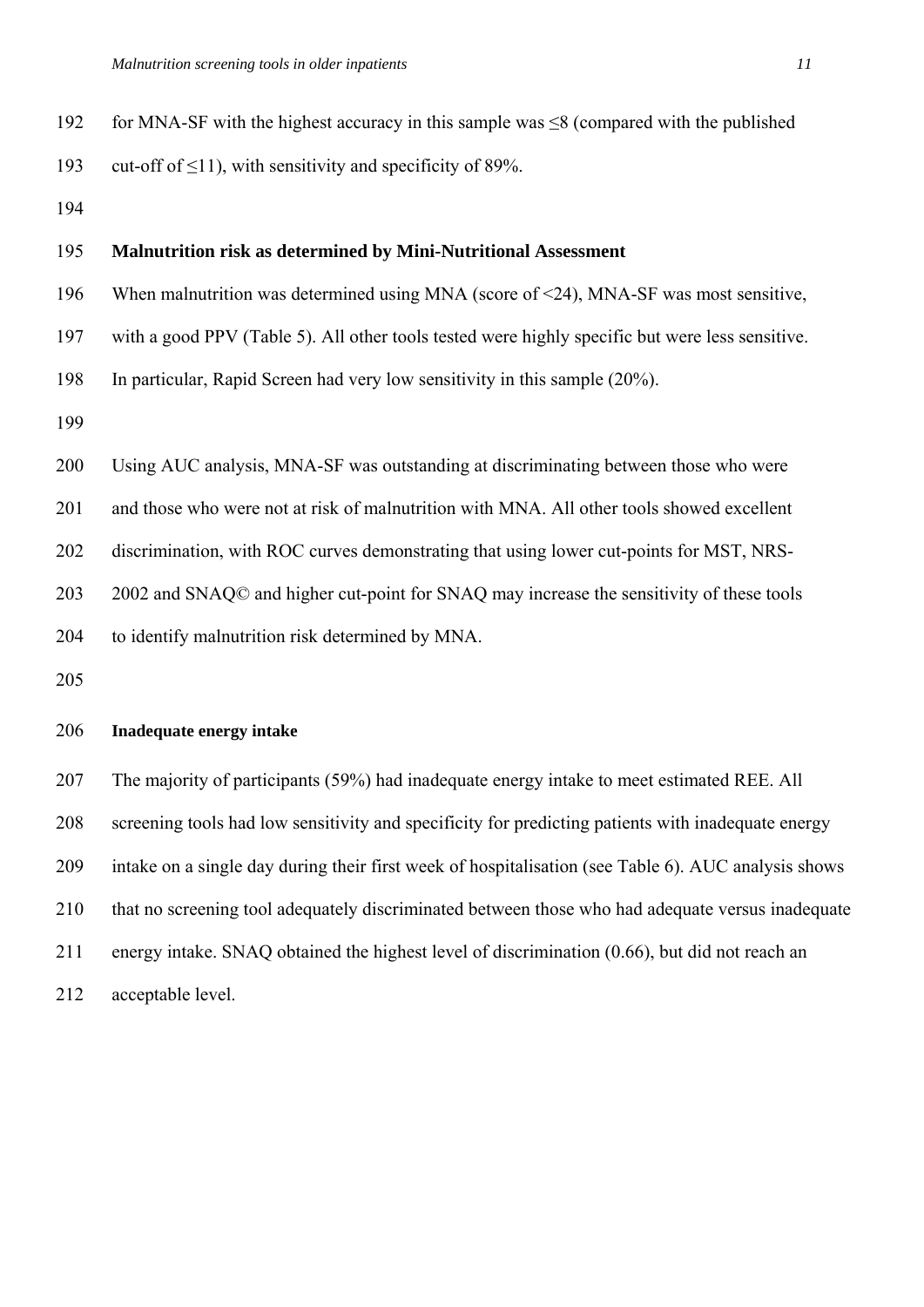#### 213 **DISCUSSION**

214 This study compares the accuracy of validated malnutrition screening tools against two 215 commonly used nutrition assessments (SGA and MNA) in a sample of elderly medical 216 inpatients. Only fair agreement was found between SGA and MNA  $(\kappa=0.53)$ , indicating that 217 these nutrition assessments identify different "at risk" groups. Velasco [19] reported similar 218 agreement between SGA and MNA  $(\kappa=0.49)$  in their study of 400 hospital patients, as did 219 Persson [32] and Martins [21] who proposed that, due to its "holistic" approach, the MNA, 220 identifies those "at risk" , as well as those with existing malnutrition. In contrast, SGA 221 identifies existing malnutrition only. Choice of nutritional assessment tool should be guided 222 by the goal of therapy; that is, whether the goal is prevention or treatment-focused [21,32,41]. 223 This suggests that MNA may be better suited where a service aims to prevent malnutrition or 224 where there is a well-resourced dietetic workforce, while SGA may be more useful in the 225 acute setting for identifying existing malnutrition to be prioritised for treatment during the 226 short time-frame of hospitalisation.

227

228 The primary objective of this study was to compare the performance of seven screening tools 229 to identify patients with malnutrition. When nutritional status was assessed using SGA, most 230 tools performed with high sensitivity and specificity with MST and NRS 2002 having the 231 highest accuracy. In the current study, the increased complexity of NRS 2002 (which 232 includes medical condition and BMI) did not improve accuracy compared to the simpler 233 MST. Similar accuracy between simple screening tools (MST and SNAQ©) and more 234 comprehensive tools (MUST and NRS-2002) has been reported previously [42]. As it is 235 important that nutritional screening is quick, easy and can be completed by anyone (e.g. 236 nursing, medical staff, allied health assistants or patients themselves) [3], MST is 237 recommended as a highly accurate and user-friendly malnutrition screening tool [6,42]. Other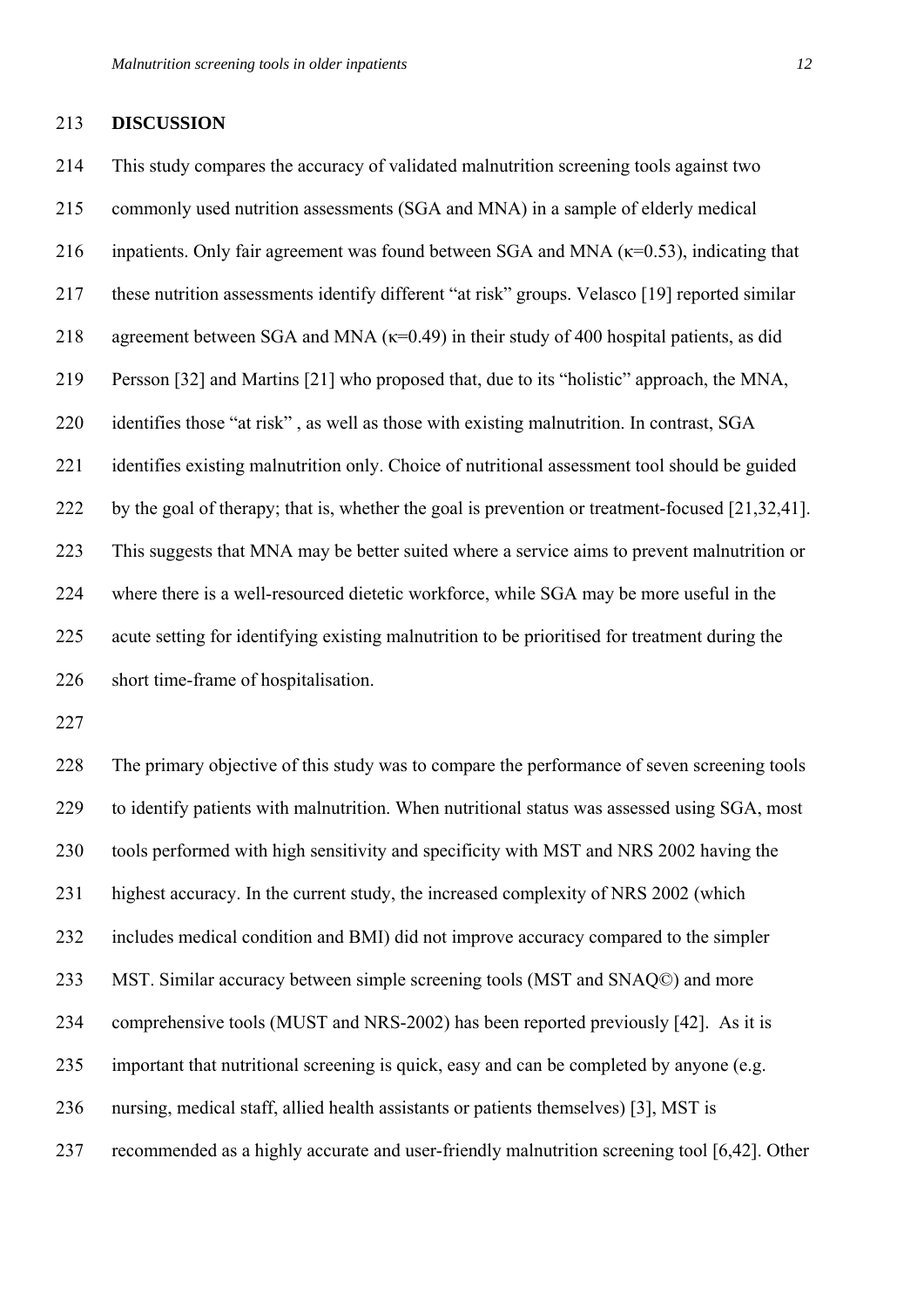238 review papers have found NRS-2002 and MUST to also have high accuracy [19-20]. As 239 outlined in Table 1, the screening tools compared in this study include similar parameters, so 240 it is not unexpected that they have similar performance.

241

242 As reported previously, MNA-SF had high sensitivity and specificity when used with MNA 243 [16-17]; however poor specificity and PPV was observed when compared with SGA. MNA-244 SF was designed to identify patients requiring further assessment with MNA, and the poor 245 performance against SGA is likely to be due to the different focus of MNA and SGA as 246 discussed above. A recent study of 275 hospital patients also reported low specificity of 247 MNA-SF in identifying existing malnutrition [42]. To improve specificity of MNA-SF, 248 clinicians could consider reducing the cut-off of the MNA-SF score, as suggested by the 249 original authors [12]. While the revised MNA-SF (where BMI is substituted for calf 250 circumference) was not tested in this study, this tool could be expected to perform similarly 251 to the original MNA-SF as shown previously [17]. Rapid Screen had very poor sensitivity 252 against both SGA and MNA, suggesting it may only identify the most severely malnourished. 253 Further validation studies are recommended before this tool is used with elderly hospital 254 patients.

255

256 In summary, with the exception of Rapid Screen, all tools (including simple tools such as 257 MST) were accurate in identifying malnutrition using SGA and can therefore be 258 recommended for use in elderly hospital patients. While the MNA-SF was accurate, it 259 identifies a larger number of "at risk" patients**, also reported Raslan et al. [43],** and, 260 therefore, should be chosen only where health services have sufficient resources to provide 261 nutritional assessment and intervention to all "at risk" patients. When choosing which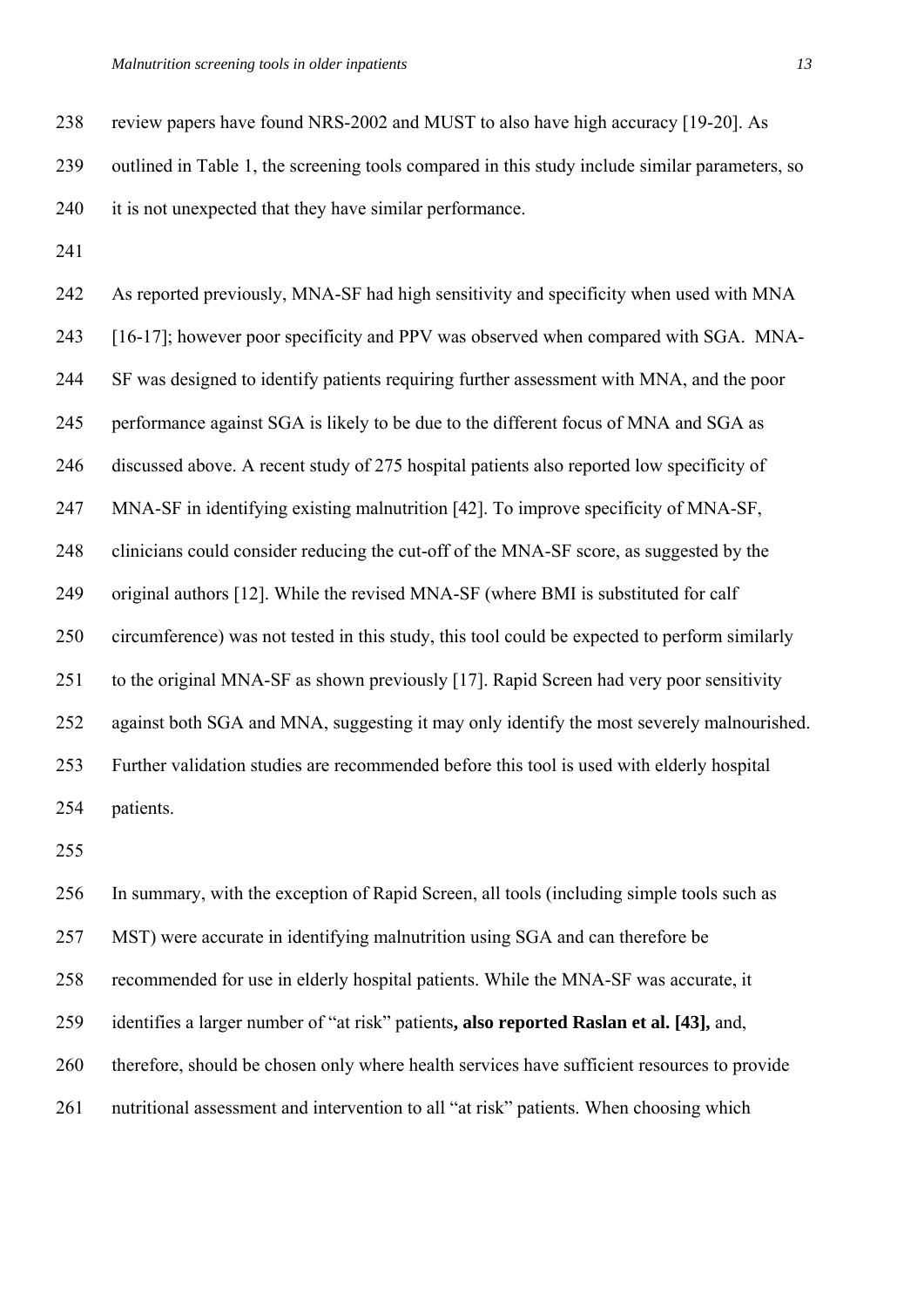262 screening tools to use in practice, clinicians should consider which tool is simple to

263 implement, as well as resources available to provide nutritional care to all "at risk" patients.

264

265 In this study, the majority of participants had inadequate energy intakes. However, no 266 screening tool accurately discriminated between those with adequate and inadequate intake. 267 While all screening tools, with the exception of Rapid Screen, include a brief assessment of 268 recent dietary intake, this study has found that they do not adequately identify those with poor 269 intake during hospitalisation. This finding may reflect the other important predictors of poor 270 nutritional intake, such as delirium and feeding dependency [2], which are not all adequately 271 covered in these screening tools. Barriers to nutritional intake may also be related to the 272 hospital environment and culture, for example quality of hospital food, interruptions during 273 mealtimes and lack of mealtime assistance [44]. This study demonstrates an absence of 274 existing screening tools to proactively identify patients at risk of poor nutritional intake, and 275 supports the concept of two discrete nutritionally "at risk" groups for which different 276 nutrition care processes are required: malnutrition screening to identify existing malnutrition 277 and close monitoring of food intake to identify inadequate nutritional intake.

278

279 This is the first study to compare a range of screening tools against two recommended 280 nutrition assessments in elderly hospital patients. It is also the first study to consider the 281 accuracy of these tools to identify poor nutritional intake in hospital, which is common in this 282 patient group. We do recognise some study weaknesses. While the assessment tools (SGA 283 and MNA) are widely used by health professionals and the research community to diagnose 284 malnutrition, there is no single objective measure of malnutrition to validate screening tools 285 against. An important part of assessing the performance of a screening tool is to consider the 286 reliability of the tool. As one dietitian performed all screening and assessments in this study,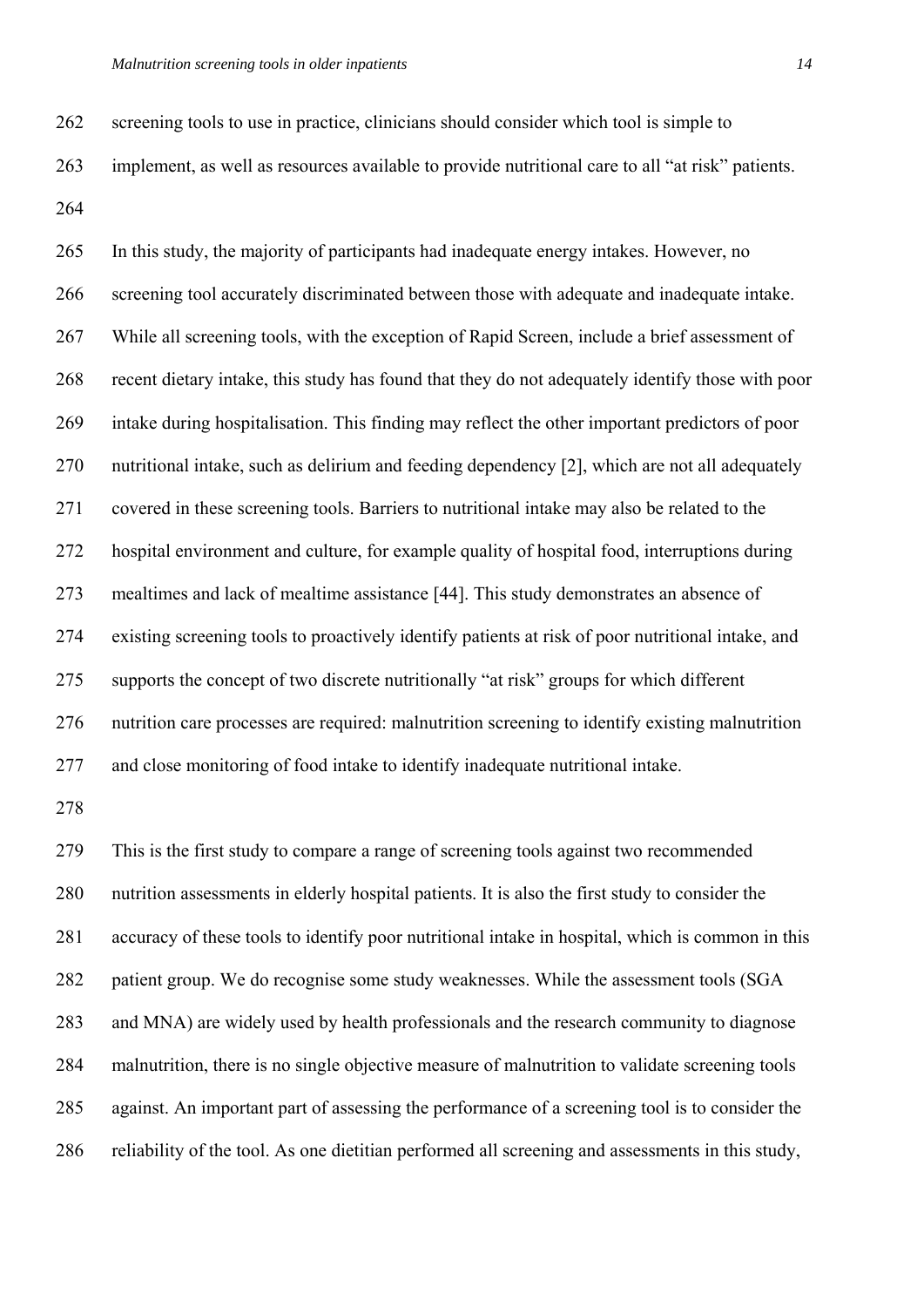287 the reliability of measurements is enhanced. However, we are unable to comment more 288 generally on the reliability of the tools or the performance of the tools when used by non-289 dietetic staff. However, the high inter-rater reliability of the tools has been reported 290 previously [8,22,24]. Dietary intake was measured only on a single day, but we have shown 291 close correlation between intake on day 3 and 7 of hospitalisation [1]. A further limitation of 292 assessment of dietary intake was the estimation of energy requirements of individual 293 participants, rather than measurement using indirect calorimetry. The low consent rate may 294 have resulted in underrepresentation of the frailest group of patients, as fewer participants 295 were discharged to residential aged care compared with the general elderly medical 296 population. However, this is not likely to have affected the comparison of the screening tools.

297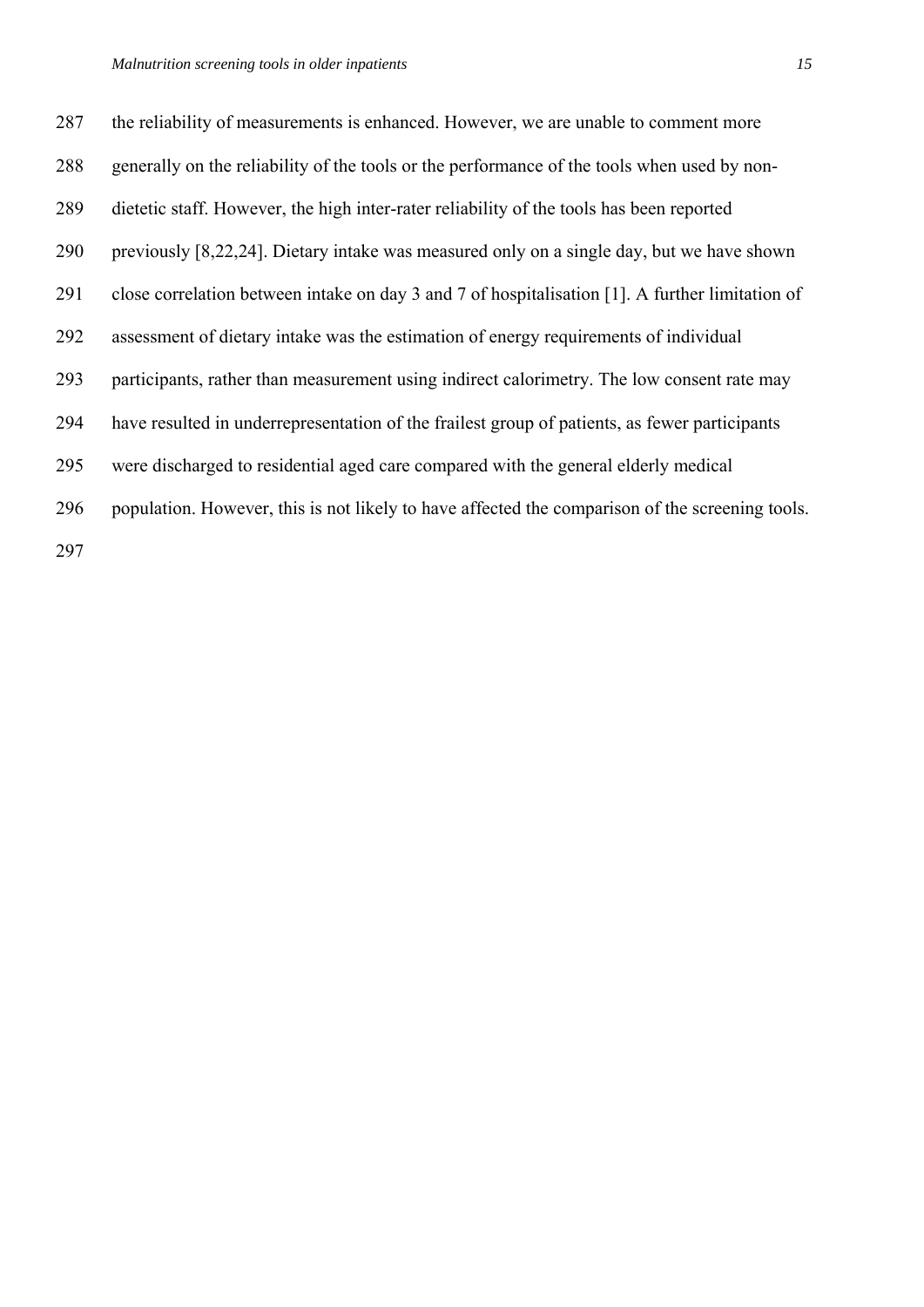# 298 **CONCLUSION**

- 299 With the exception of Rapid Screen, all screening tools were accurate in identifying
- 300 malnutrition (as assessed by common clinical assessment tools) and therefore can be
- 301 recommended for use in elderly hospital patients. No tool predicted poor nutritional intake
- 302 during hospitalisation, highlighting importance of re-screening and monitoring intake to
- 303 allow early identification and prevention of nutritional decline.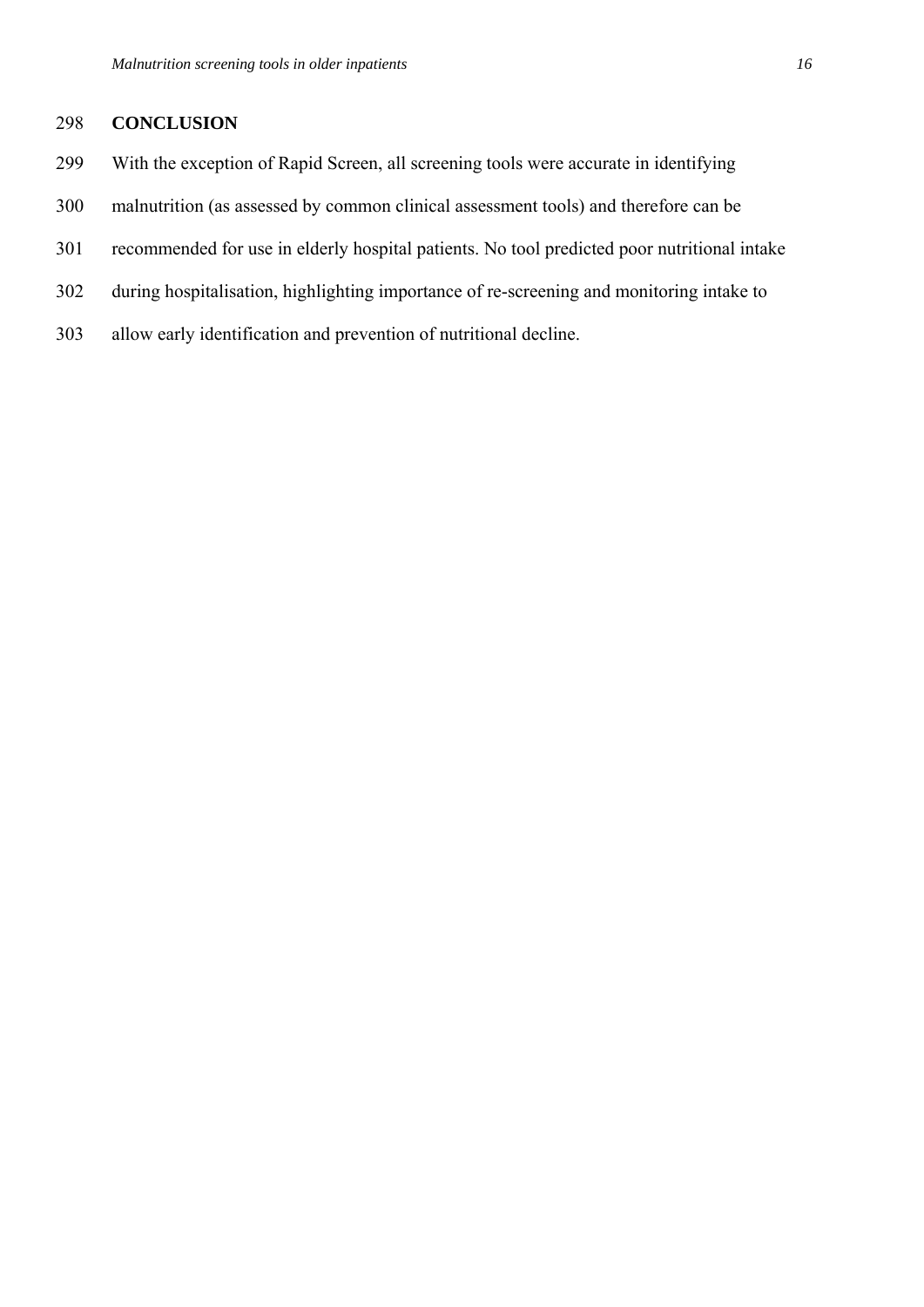# 304 **CONFLICT OF INTEREST STATEMENT**

- 305 This study was supported by Queensland Health Strengthening Aged Care Funding and
- 306 Queensland University of Technology Vacation Research Experience Scholarship. The
- 307 sponsors had no role in study design, analysis or manuscript preparation.
- 308

# 309 **ACKNOWLEDGEMENTS**

- 310 We would like to thank Dr Lynda Ross, Maria Cenita, Dianne Jones and staff and patients of
- 311 Internal Medicine and Aged Care.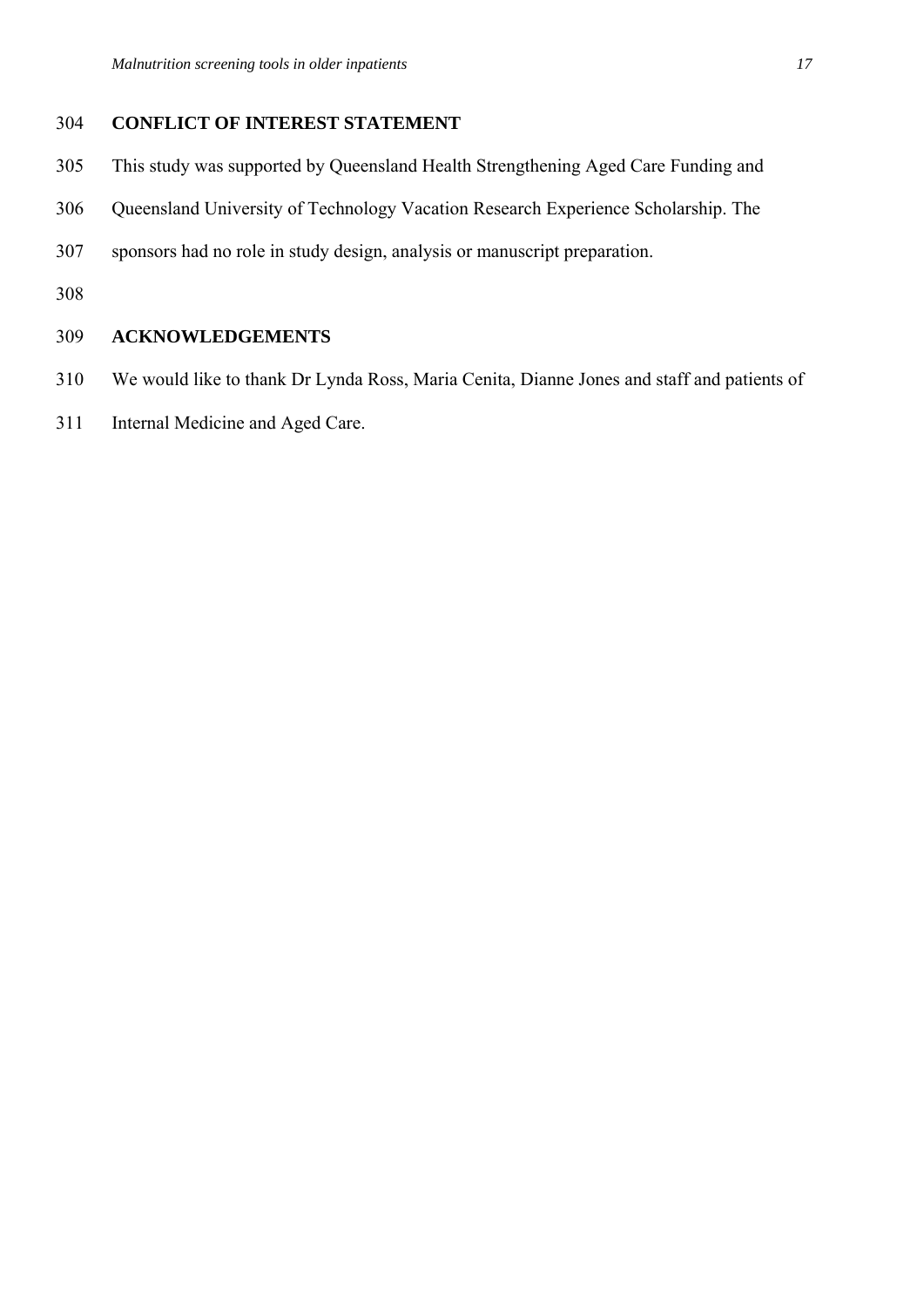#### 312 **REFERENCES**

313 1. Mudge, A.M., Ross, L.J., Young, A.M., Isenring, E.A., and Banks, M.D., Helping 314 understand nutritional gaps in the elderly (HUNGER): A prospective study of patient 315 factors associated with inadequate nutritional intake in older medical inpatients*.* Clin 316 Nutr, 2011. 30: 320-5. 317 2. Watterson, C., Fraser, A., Banks, M., Isenring, E., Silvester, C., Hoevenaars, R., 318 Bauer, J., Vivanti, A., Ferguson, M., Evidence based practice guidelines for 319 nutritional management of malnutrition in adult patients across the continuum of care*.* 320 Nutrition and Dietetics, 2009. 66: S1-34. 321 3. Kondrup, J., Allison, S.P., Elia, M., Vellas, B., and Plauth, M., ESPEN guidelines for 322 nutrition screening 2002*.* Clin Nutr, 2003. 22: 415-21. 323 4. Mueller, C., Compher, C., and Ellen, D.M., A.S.P.E.N. clinical guidelines: Nutrition 324 screening, assessment, and intervention in adults*.* JPEN J Parenter Enteral Nutr, 2011. 325 35: 16-24. 326 5. **Elia, M., and Stratton, R.J. An analytic appraisal of nutrition screening tools**  327 **supported by original data with particular reference to age. Nutrition, 2012.**  328 **28:477-94** 329 6. van Venrooij, L.M.W., de Vos, R., Borgmeijer-Hoelen, A.M.M.J., Kruizenga, H.M., 330 Jonkers-Schuitema, C.F., and de Mol, B.A.M.J., Quick-and-easy nutritional screening 331 tools to detect disease-related undernutrition in hospital in- and outpatient settings: A 332 systematic review of sensitivity and specificity*.* e-SPEN, 2007. 2: 21-37. 333 7. Anthony, P.S., Nutrition screening tools for hospitalized patients*.* Nutr Clin Pract, 334 2008. 23: 373-82.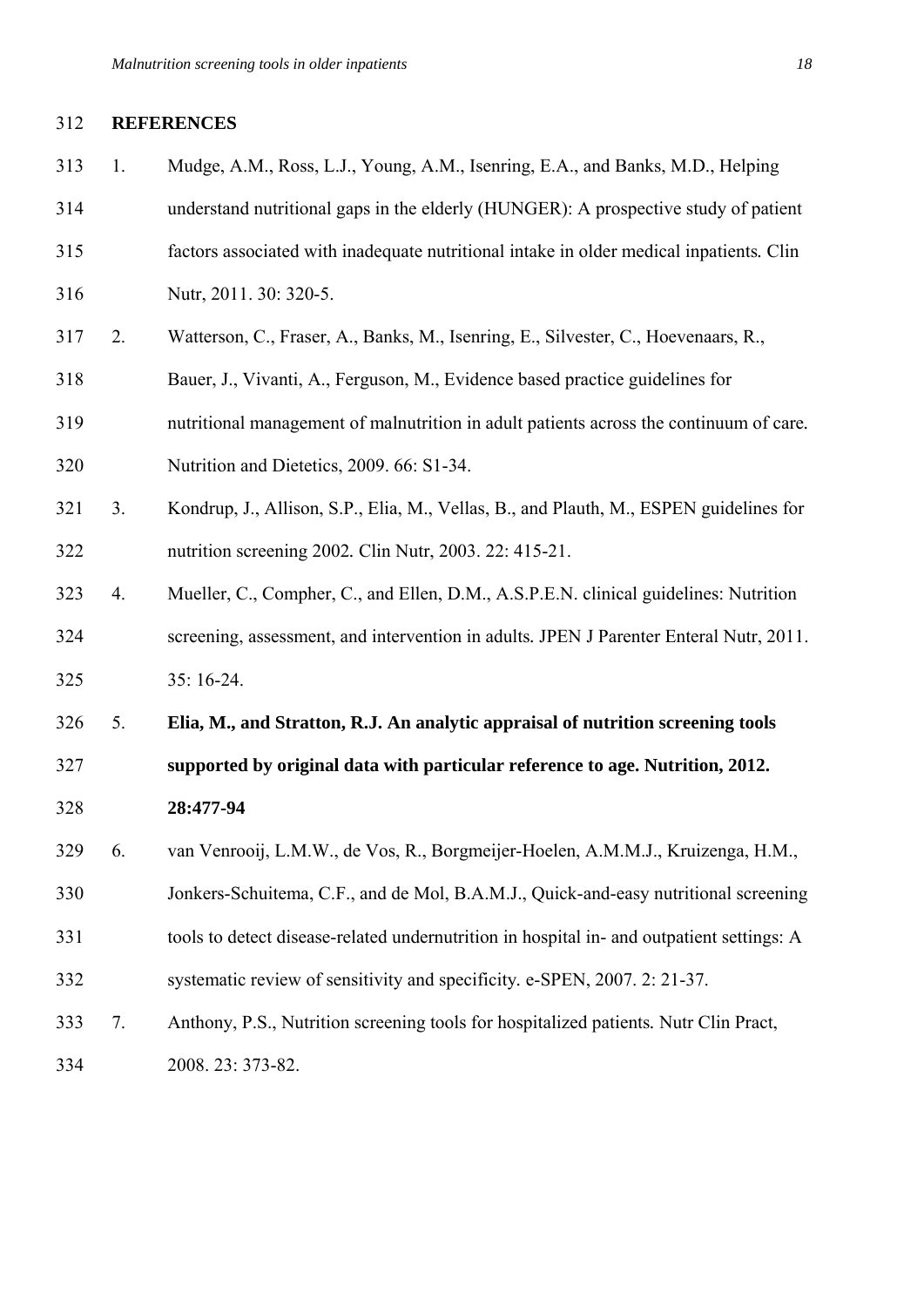| 335 | 8.  | Ferguson, M., Capra, S., Bauer, J., and Banks, M., Development of a valid and            |
|-----|-----|------------------------------------------------------------------------------------------|
| 336 |     | reliable malnutrition screening tool for adult acute hospital patients. Nutrition, 1999. |
| 337 |     | 15:458-64.                                                                               |
| 338 | 9.  | Ferguson, M., Banks, M., Bauer, J., Isenring, E., Vivanti, A., and Capra, S., Nutrition  |
| 339 |     | screening practices in Australian healthcare facilities: A decade later. Nutrition and   |
| 340 |     | Dietetics, 2010. 67: 213-8.                                                              |
| 341 | 10. | Kondrup, J., Rasmussen, H.H., Hamberg, O., and Stanga, Z., Nutritional risk              |
| 342 |     | screening (NRS 2002): a new method based on an analysis of controlled clinical trials.   |
| 343 |     | Clin Nutr, 2003. 22: 321-36.                                                             |
| 344 | 11. | Sorensen, J., Kondrup, J., Prokopowicz, J., Schiesser, M., Krähenbühl, L., Meier, R.,    |
| 345 |     | and Liberda, M., EuroOOPS: An international, multicentre study to implement              |
| 346 |     | nutritional risk screening and evaluate clinical outcome. Clin Nutr, 2008. 27: 340-9.    |
| 347 | 12. | Rubenstein, L.Z., Harker, J.O., Salva, A., Guigoz, Y., and Vellas, B., Screening for     |
| 348 |     | undernutrition in geriatric practice: developing the short-form mini-nutritional         |
| 349 |     | assessment (MNA-SF). J Gerontol A Biol Sci Med Sci, 2001. 56: M366-72.                   |
| 350 | 13. | Wilson, M.M.G., Thomas, D.R., Rubenstein, L.Z., Chibnall, J.T., Anderson, S., Baxi,      |
| 351 |     | A., Diebold, M.R., and Morley, J.E., Appetite assessment: simple appetite                |
| 352 |     | questionnaire predicts weight loss in community-dwelling adults and nursing home         |
| 353 |     | residents. Am J Clin Nutr, 2005. 82: 1074-81.                                            |
| 354 | 14. | Visvanathan, R., Penhall, R., and Chapman, I., Nutritional screening of older people     |
|     |     |                                                                                          |

- 355 in a sub-acute care facility in Australia and its relation to discharge outcomes*.* Age 356 Ageing, 2004. 33: 260-5.
- 357 15. Correia, J.R., Martins, C.A., and Amaral, T.F., Efficiency of MST Malnutrition 358 Screening Tool - in elderly hospitalised patients*.* Clin Nutr, 2003. 22: S10-1.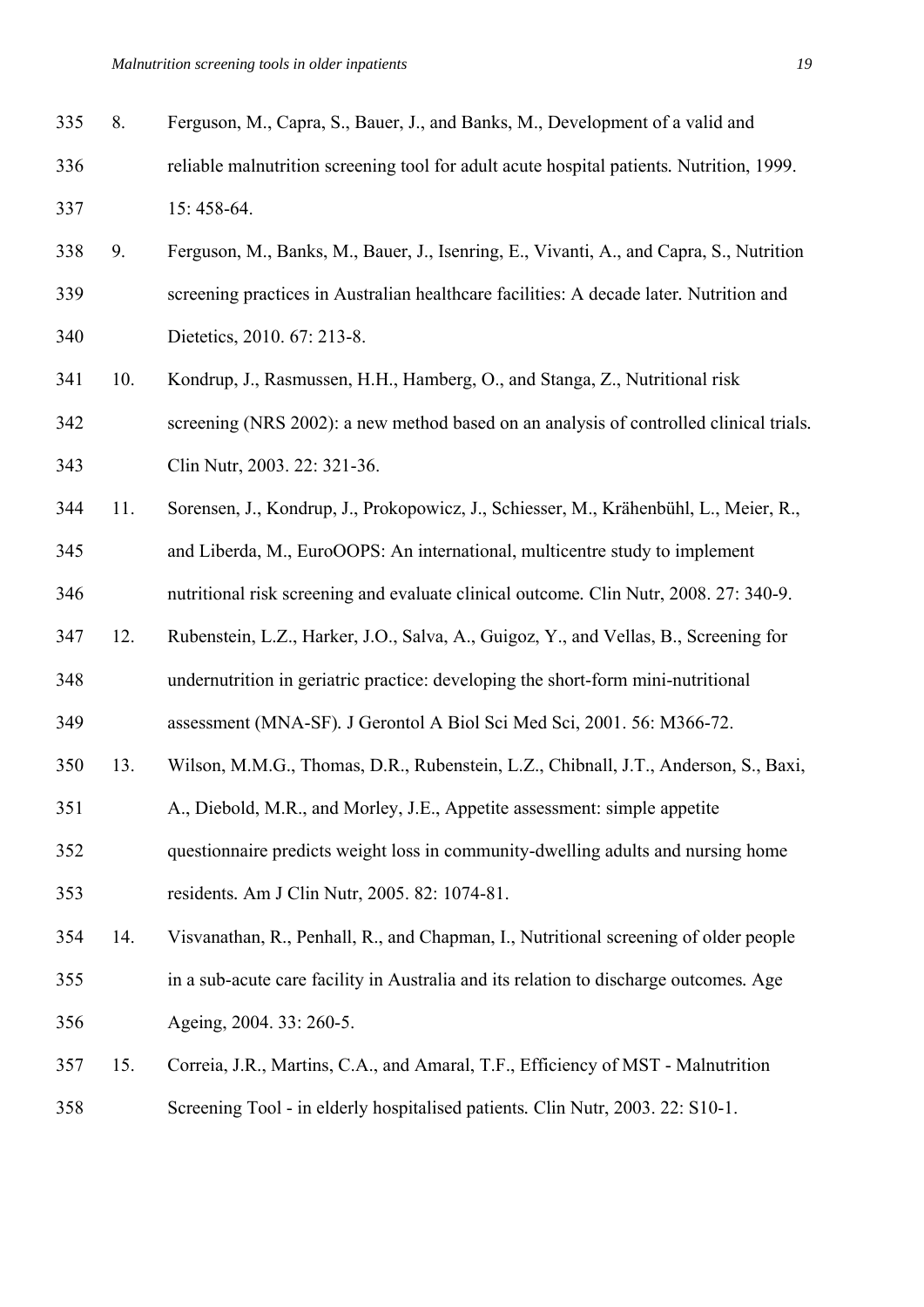| 359 | 16. | Lei, Z., Qingyi, D., Feng, G., Chen, W., Hock, R.S., and Changli, W., Clinical study       |
|-----|-----|--------------------------------------------------------------------------------------------|
| 360 |     | of mini-nutritional assessment for older Chinese inpatients. J Nutr Health Aging,          |
| 361 |     | 2009. 13: 871-5.                                                                           |
| 362 | 17. | Kaiser, M.J., Bauer, J.M., Ramsch, C., Uter, W., Guigoz, Y., Cederholm, T., Thomas,        |
| 363 |     | D.R., Anthony, P., Charlton, K.E., Maggio, M., Tsai, A.C., Grathwohl, D., Vellas, B.,      |
| 364 |     | and Sieber, C.C., Validation of the Mini Nutritional Assessment short-form (MNA-           |
| 365 |     | SF): a practical tool for identification of nutritional status. J Nutr Health Aging, 2009. |
| 366 |     | 13:782-8.                                                                                  |
| 367 | 18. | Ranhoff, A.H., Gjoen, A.U., and Mowe, M., Screening for malnutrition in elderly            |
| 368 |     | acute medical patients: the usefulness of MNA-SF. J Nutr Health Aging, 2005. 9:            |
| 369 |     | $221 - 5.$                                                                                 |
| 370 | 19. | Velasco, C., Garcia, E., Rodriguez, V., Frias, L., Garriga, R., Alvarez, J., Garcia-       |
| 371 |     | Peris, P., and Leon, M., Comparison of four nutritional screening tools to detect          |
| 372 |     | nutritional risk in hospitalized patients: a multicentre study. Eur J Clin Nutr, 2011. 65: |
| 373 |     | 269-74.                                                                                    |
| 374 | 20. | Kyle, U.G., Kossovsky, M.P., Karsegard, V.L., and Pichard, C., Comparison of tools         |
| 375 |     | for nutritional assessment and screening at hospital admission: a population study.        |
| 376 |     | Clin Nutr, 2006. 25: 409-17.                                                               |
| 377 | 21. | Martins, C.P., Correia, J.R., and do Amaral, T.F., Undernutrition risk screening and       |
| 378 |     | length of stay of hospitalized elderly. J Nutr Elder, 2005. 25: 5-21.                      |
| 379 | 22. | Elia, M., The "MUST" report. Nutritional Screening of adults: a multidisciplinary          |
| 380 |     | responsibility. 2003, British Association for Parenteral and Enteral Nutrition:            |
| 381 |     | Redditch.                                                                                  |
| 382 | 23. | Stratton, R.J., Hackston, A.J., Price, S., Joseph, K., and Elia, M., Concurrent validity   |
| 383 |     | of the newly developed Malnutrition Universal Screening Tool ('MUST') with Mini            |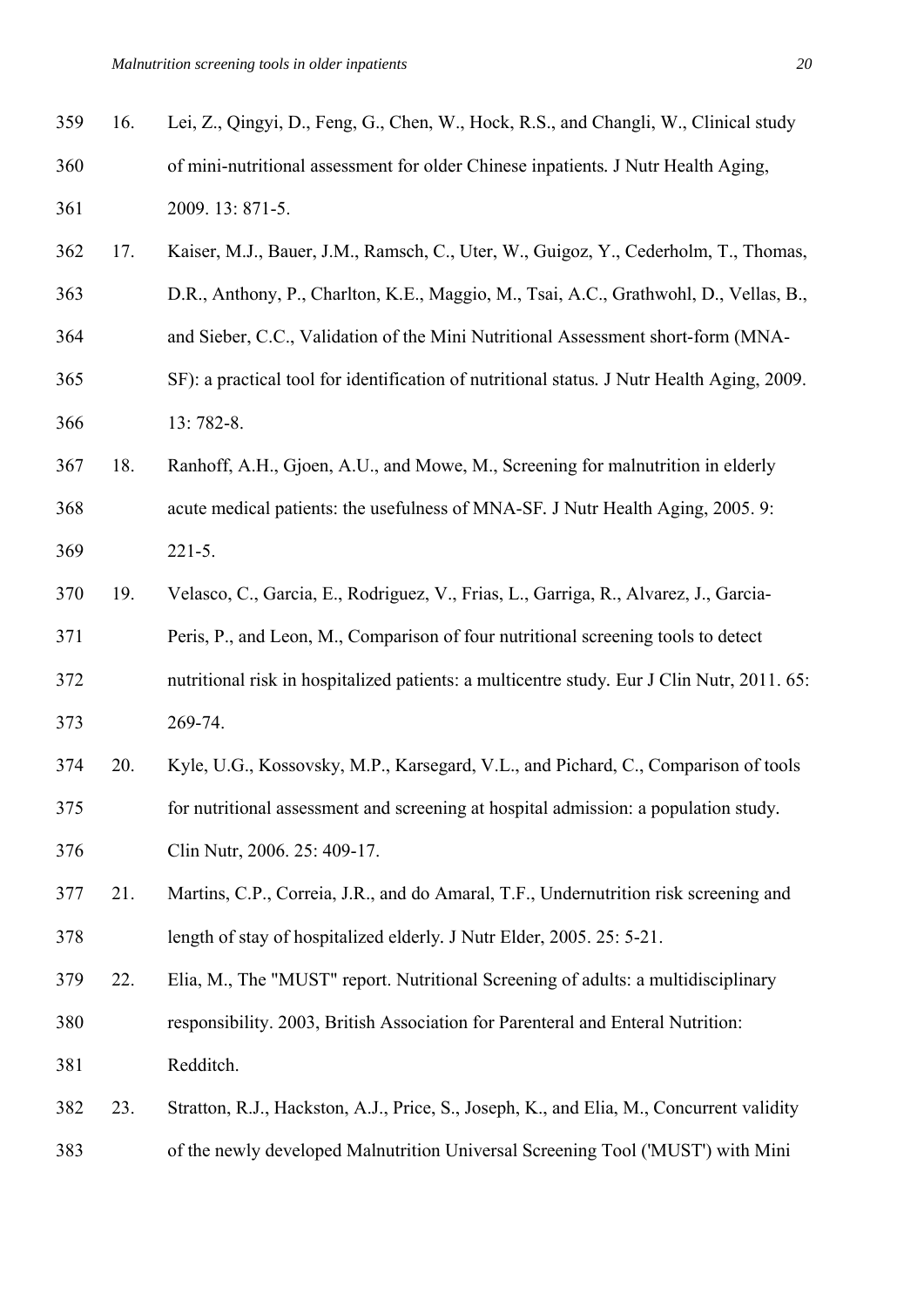- 
- 385 63: 17A. 386 24. Kruizenga, H.M., Seidell, J.C., de Vet, H.C., Wierdsma, N.J., and van Bokhorst-de 387 van der Schueren, M.A., Development and validation of a hospital screening tool for 388 malnutrition: the short nutritional assessment questionnaire (SNAQ)*.* Clin Nutr, 2005. 389 24: 75-82. 390 25. Detsky, A.S., McLaughlin, J.R., Baker, J.P., Johnston, N., Whittaker, S., Mendelson, 391 R.A., and Jeejeebhoy, K.N., What is subjective global assessment of nutritional 392 status? JPEN J Parenter Enteral Nutr, 1987. 11: 8-13. 393 26. Guigoz, Y., Vellas, B., and Garry, P.J., Assessing the nutritional status of the elderly: 394 the Mini Nutritional Assessment as part of the geriatric evaluation*.* Nutr Rev, 1996. 395 54: S59-65. 396 27. Meijers, J.M.M., Vanderschueren, M.A.E., Schols, J., Soeters, P.B., and Halfens, 397 R.J.G., Defining malnutrition: Mission or mission impossible? Nutrition, 2010. 26: 398 432-40. 399 28. Salva, A., Corman, B., Andrieu, S., Salas, J. and Vellas, B. Minimum data set for 400 nutritional intervention studies in elderly people. J Gerontol A-Biol, 2004 Jul. 59: 401 724-9. 402 29. Covinsky, K.E., Martin, G.E., Beyth, R.J., Justice, A.C., Sehgal, A.R., and Landefeld, 403 C.S., The relationship between clinical assessments and nutritional status and adverse 404 outcomes in older hospitalised medical patients*.* J Am Geriatr Soc, 1999. 47: 532-8. 405 30. Van Nes, M., Herrmann, F.R., Gold, G., Michel, J., and Rizzoli, R., Does the Mini 406 Nutritional Assessment predict hospitalization outcomes in older people? Age 407 Ageing, 2001. 30: 221-6.

384 Nutritional Assessment and Subjective Global Assessment tools*.* Proc Nutr Soc, 2004.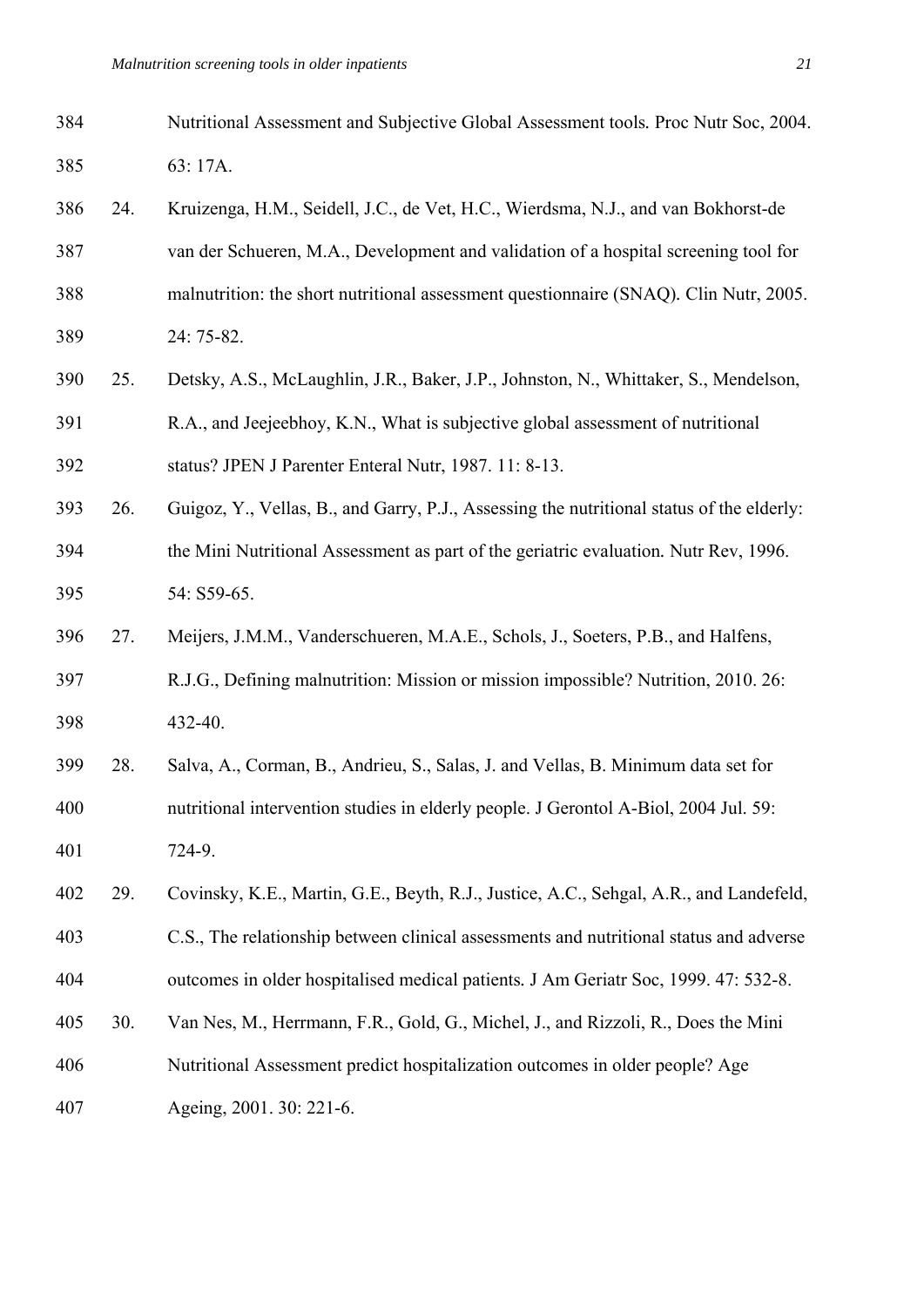| 408 | 31. | Charney, P. Nutrition screening vs nutrition assessment: how do they differ? Nutr |
|-----|-----|-----------------------------------------------------------------------------------|
| 409 |     | Clin Pract, 2008. 23: 366-72.                                                     |

- 410 32. Persson, M.D., Brismar, K.E., Katzarski, K.S., Nordenstrom, J., and Cederholm, T.E., 411 Nutritional status using mini nutritional assessment and subjective global assessment
- 412 predict mortality in geriatric patients*.* J Am Geriatr Soc, 2002. 50: 1996-2002.
- 413 33. Braunschweig, C., Gomez, S., and Sheean, P.M., Impact of declines in nutritional
- 414 status on outcomes in adult patients hospitalized for more than 7 days*.* J Am Diet 415 Assoc, 2000. 100: 1316-22.
- 416 34 Barton, A.D., Beigg, C.L., Macdonald, I.A., and Allison, S.P., High food wastage and 417 low nutritional intakes in hospital patients*.* Clin Nutr, 2000. 19: 445-9.
- 418 35. Sullivan, D.H., Sun, S., and Walls, R.C., Protein-energy undernutrition among elderly 419 hospitalized patients: a prospective study*.* JAMA, 1999. 281: 2013-9.
- 420 36. Odlund Olin, A., Osterberg, P., Hadell, K., Armyr, I., Jerstrom, S., and Ljungqvist,
- 421 O., Energy-enriched hospital food to improve energy intake in elderly patients*.* JPEN 422 J Parenter Enteral Nutr, 1996. 20: 93-7.
- 423 37. Breslow, R.A. and Sorkin, J.D., Comparison of One-Day and 3-Day Calorie Counts in
- 424 Hospitalized-Patients a Pilot-Study*.* Journal Of The American Geriatrics Society, 425 1993. 41: 923-7.
- 426 38. Alix, E., Berrut, G., Bore`, M., Bouthier-Quintard, F., Buia, J.M., Chlala, A., Cledat,
- 427 Y., d'Orsay, G., Lavigne, C., Levasseur, R., Mouzet, J.B., Ombredanne, M.P., Salle`,
- 428 A., Gaillard, C., and Ritz, P., Energy requirements in hospitalized elderly people*.* J
- 429 Am Geriatr Soc, 2007. 55: 1085-9.
- 430 39. Shrout, P.E., Measurement reliability and agreement in psychiatry*.* Stat Methods Med 431 Res, 1998. 7: 301-17.